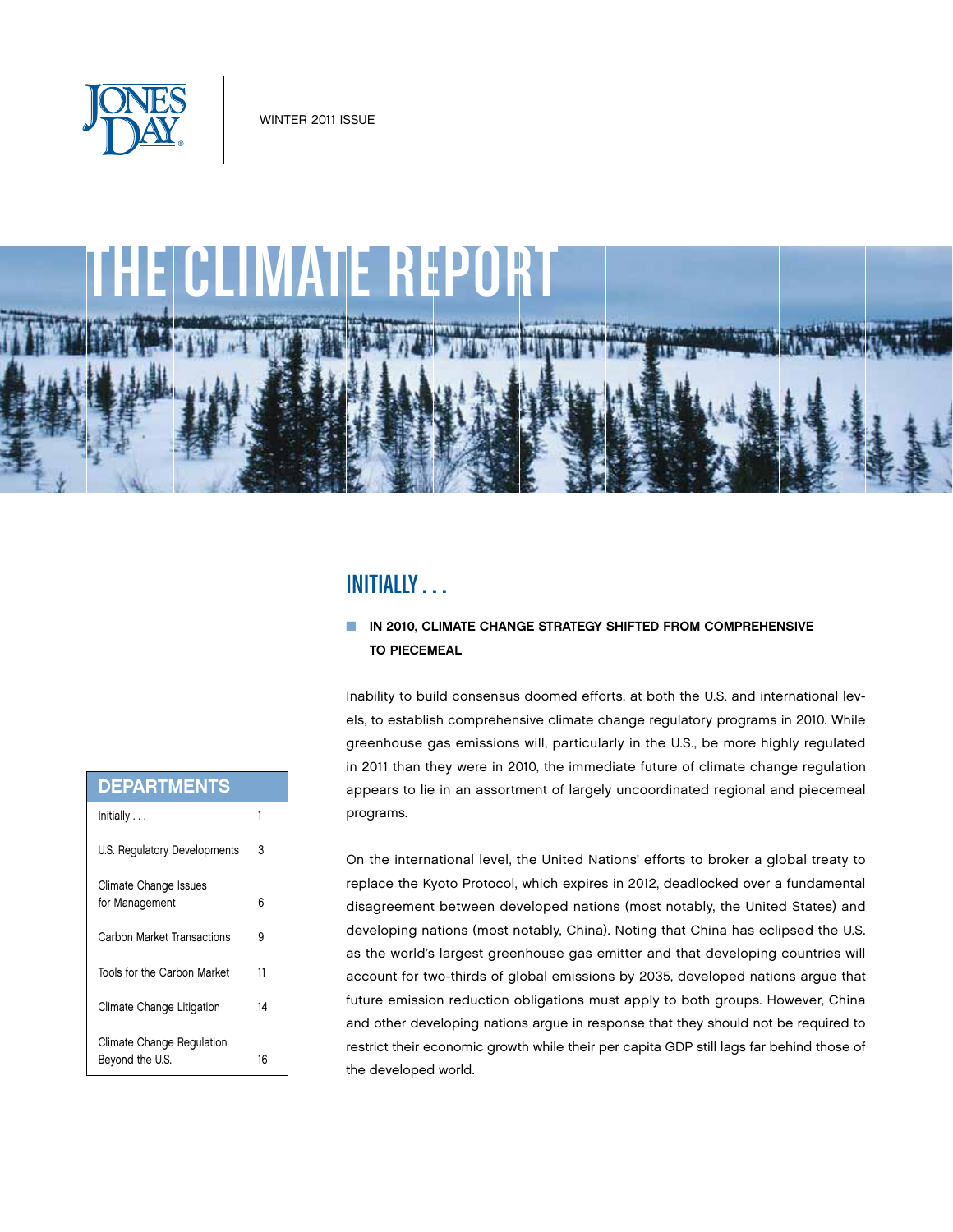As a result, the U.N.'s annual climate treaty summit, held in Cancun, Mexico in December 2010, failed to produce even a framework for a new treaty. As the prospects for achieving unanimity among the more than 190 countries participating in the U.N. process dim, such discussions are increasingly shifting to bilateral and smaller multilateral forums, such as meetings of the G-20 nations.

Comprehensive climate change legislation was equally unsuccessful in the U.S. Congress. Although the House of Representatives narrowly passed the Waxman-Markey bill in 2009, neither that bill nor a Senate alternative made it to the floor of the Senate in 2010. In fact, the Senate's only noteworthy climate change vote in 2010 was on a resolution to bar EPA from regulating greenhouse gases under the Clean Air Act. The measure failed by six votes.

However, as President Obama observed, there is more than "one way of skinning the cat" when it comes to climate change regulation. In contrast to the U.N. stalemate, legislative gridlock in the U.S. did not prevent the executive branch from aggressively pursuing a broad regulatory agenda in 2010 across an array of federal agencies.

Most notably, the U.S. Environmental Protection Agency adopted rules to regulate greenhouse gas emissions from new vehicles, as well as from some new and modified facilities, beginning this month. In December 2010, EPA entered into proposed settlements with a group of states, cities, and environmental groups in which it agreed to finalize in 2012 additional regulations for emissions from new and existing power plants and petroleum refineries. Thousands of U.S. facilities have completed the first year of mandatory greenhouse gas emissions monitoring under a new EPA program, and they are now preparing to submit their first annual reports in March 2011.

The administration's 2010 portfolio of climate change initiatives extended well beyond EPA. For example, the White House Council on Environmental Quality issued draft guidance in February on assessing the climate change impacts of new construction projects under the National Environmental Policy Act. The Department of Energy continued to distribute billions of dollars from the 2009 stimulus bill for a wide range of "clean energy" projects, while the Federal Energy Regulatory

Commission moved to implement its Smart Grid Policy and to eliminate transmission-related barriers to wind power and solar energy development. The Securities and Exchange Commission issued interpretive guidance in January on the application of corporate disclosure requirements to climate change issues, and in October the Federal Trade Commission proposed guidance on permissible marketing claims related to renewable energy and "low carbon" products.

Although Congress, particularly one that's gridlocked, has a limited ability to overturn agency actions, the federal courts have jurisdiction to review new regulations for compliance with procedural and substantive law. As EPA promulgated rules in 2010, a wave of challenges—close to 100 separate actions to date—were filed with the U.S. Court of Appeals for the District of Columbia Circuit. Those lawsuits may start to produce judicial opinions in 2011. Moreover, one category of climate change litigation is already on pace to produce a Supreme Court opinion by mid-2011. The Court has agreed to review a Second Circuit holding that common law public nuisance claims may be asserted against greenhouse gas emitters.

Regional climate change initiatives are also poised to take on greater importance in 2011 and beyond. Despite gridlock on a global treaty, the European Union intends to extend and expand its greenhouse gas cap and trade program, including regulation of the aviation industry, which led to a slight increase in EU carbon market prices in 2010. In the U.S., California voters rejected a ballot initiative to delay that state's implementation of a broad cap and trade program, Massachusetts has adopted a plan to reduce greenhouse gas emissions by at least 25 percent by 2020, and the Regional Greenhouse Gas Initiative, a group of northeastern states that already have a cap and trade program for electric utilities, are considering establishing a regional low-carbon fuel standard. However, in contrast to the EU, carbon market prices on U.S. exchanges declined more than 10 percent in 2010.

At the corporate level, climate change—part of the broader issue of environmental sustainability—is increasingly viewed as a matter entitled to senior executive or board level attention. Voluntary disclosure of greenhouse gas emissions information continues to grow, and the investor group Ceres reported a new record in the number of climate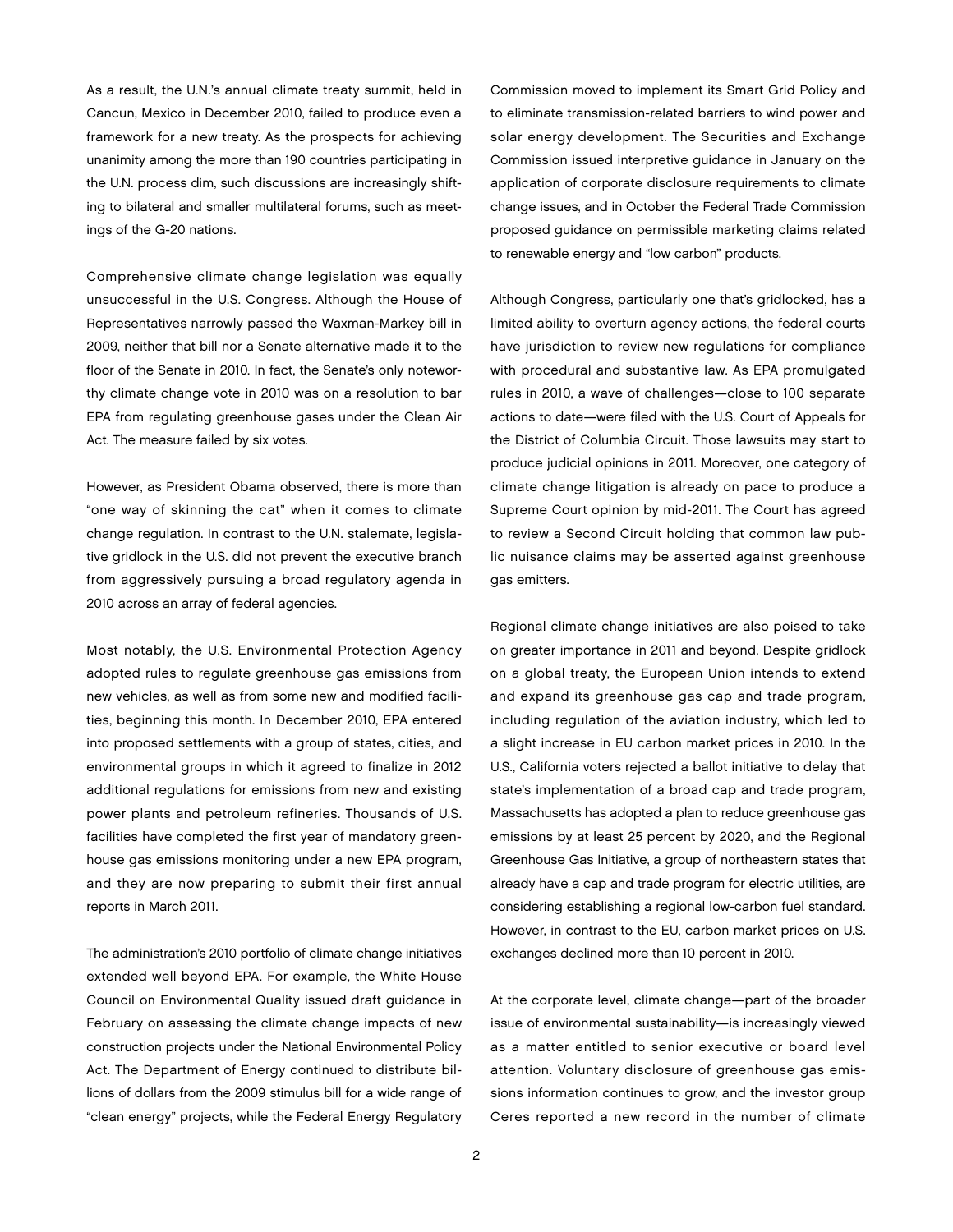change resolutions submitted by shareholders during the 2010 proxy season. As companies and auditors were digesting the SEC's disclosure guidance, ASTM International finalized its "Standard Guide for Financial Disclosures Attributed to Climate Change," and Standard & Poor's was reportedly working on a methodology for incorporating climate change risks into corporate credit ratings.

Entering 2011, businesses seeking to manage climate change risks face a complex and expanding "patchwork quilt" of regulation under which what they emit may be no more significant than how and where they emit it.

John Rego, Editor +1.216.586.7542 [jrego@jonesday.com](mailto:jrego@jonesday.com)



# CALIFORNIA ADOPTS FIRST MANDATORY, ECONOMY-Wide Cap and Trade Program

On December 16, 2010, the California Air Resources Board ("CARB") approved a resolution ordering its Executive Officer to finalize, with certain changes, the greenhouse gas cap and trade regulations proposed by CARB on October 29, 2010. Once published, CARB will allow 15 days for public comment on the latest changes, and the Executive Officer will respond to any such comments, make any other "conforming" modifications deemed appropriate, and then finalize the cap and trade regulations.

California's cap and trade program will serve as a U.S. test case for mandatory, economy-wide greenhouse gas market systems. Existing market-based programs, like the Regional Greenhouse Gas Initiative and the Climate Action Reserve, are either voluntary in nature or mandatory only for certain economic sectors. California's program, however, represents the first cap and trade program for greenhouse gas emissions that is mandatory for numerous sectors of the economy.

Although CARB has now approved the bulk of the cap and trade program, several key decisions lie ahead. The Executive Officer must evaluate the modifications called for by the resolution and fill in a host of other details for the program. Some of these remaining details will have a significant effect on the program. For example, CARB has yet to propose a full methodology for distributing emissions allowances to electric utilities. For other industrial sectors, CARB still must develop energy efficiency benchmarks that will influence emissions allowance allocations to those sectors. There are also uncertainties surrounding the development of domestic offset protocols, linkage to international offset programs, and full linkage with programs in other jurisdictions.

CARB plans to issue a follow-up report on a large portion of the open issues, including a final allowance allocation system, no later than July 31, 2011, and intends to move quickly to implement the program. Entities that may be affected by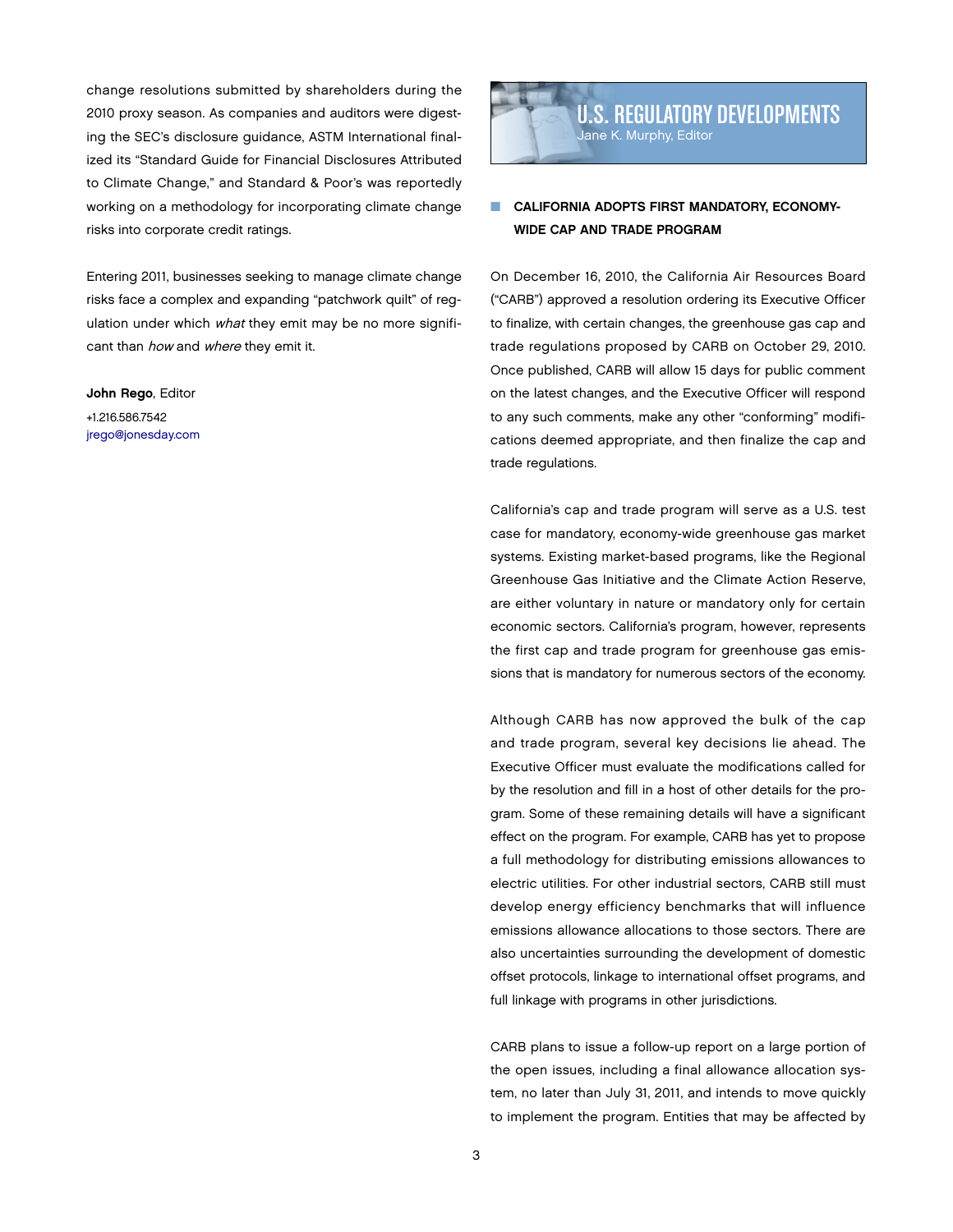the new cap and trade program, either as mandatory covered entities or voluntary participants, have little time to spare in developing plans to comply with, or benefit from, the program.

### Thomas Donnelly

+1.415.875.5880 [tmdonnelly@jonesday.com](mailto:tmdonnelly@jonesday.com)

### Casey Fernung

+1.404.581.8119 [cfernung@jonesday.com](mailto:cfernung@jonesday.com)

California's cap and trade program is discussed in further detail in the Jones Day White Paper, "California Adopts Cap and Trade Program for Greenhouse Gas Emissions," available at [www.jonesday.com/california\\_adopts\\_cap\\_and\\_trade.](http://www.jonesday.com/california_adopts_cap_and_trade)

# **NUMERIAN FERC SEEKS COMMENT ON PROPOSALS TO IMPROVE** WIND AND SOLAR INTERCONNECTIVITY

The Federal Energy Regulatory Commission continued efforts to connect wind and solar generation facilities to the interstate grid by issuing a Notice of Proposed Rulemaking on Integration of Variable Energy Resources.

FERC seeks comments by January 31, 2011 on three proposals. First, FERC proposes to provide transmission customers with the option of using more frequent transmission scheduling intervals within each operating hour. Traditionally, resources are scheduled on an hourly basis; the proposal would allow customers to adjust schedules at 15-minute intervals, enabling variable energy resources and transmission providers to better manage variations from wind and solar facilities. Second, FERC proposes to require interconnection customers with wind-based and solar-based variable energy resources to provide transmission providers with site-specific meteorological data. Third, FERC proposes establishing a new generic rate schedule through which transmission providers may recover the costs of holding unloaded resources in reserve to respond to real-time variations attributable to variable energy resources.

#### Mosby Perrow

+1.202.879.3410 [mgperrow@jonesday.com](mailto:mgperrow@jonesday.com)

## U.S. EPA PROPOSES GREENHOUSE GAS PERMITTING **GUIDANCE**

Under EPA's May 2010 "Tailoring Rule," greenhouse gas emissions from the largest industrial sources became subject to the Clean Air Act's "prevention of significant deterioration," or "PSD," preconstruction permit program and the Act's Title V operating permit program on January 2, 2011. With the PSD program applicable to greenhouse gas emissions, federal, state, and local permitting authorities must now determine what constitutes the "best available control technology," or "BACT," for such emissions.

On November 10, 2010, U.S. EPA issued draft guidance to assist permit writers in making such determinations. In its proposed guidance, EPA makes clear that it is not changing its established "top-down" process for selecting BACT on a case-by-case basis for greenhouse gas emissions. Rather, EPA stresses that permit writers have discretion to determine BACT for greenhouse gases using the same five-step process it has recommended in the past for other types of emissions. These steps are: (1) identify all available control technologies; (2) eliminate technically infeasible options; (3) evaluate and rank remaining control technologies; (4) evaluate cost effectiveness of controls and energy and other environmental impacts; and (5) select BACT.

Throughout its discussion of these five steps, EPA emphasizes energy-efficiency as a primary consideration in any greenhouse gas BACT analysis. In particular, EPA states that "BACT for a new combustion source should include the consideration of methods that increase the overall energy efficiency of the source. In general, a more energy efficient technology burns less fuel than a less energy efficient technology on a per unit of output basis." The draft guidance also identifies carbon capture and sequestration ("CCS") as a technology that should be considered an "available technology" for new large combustion sources, although EPA is skeptical that CCS will ultimately be selected as BACT due to its limited commercial availability and high cost.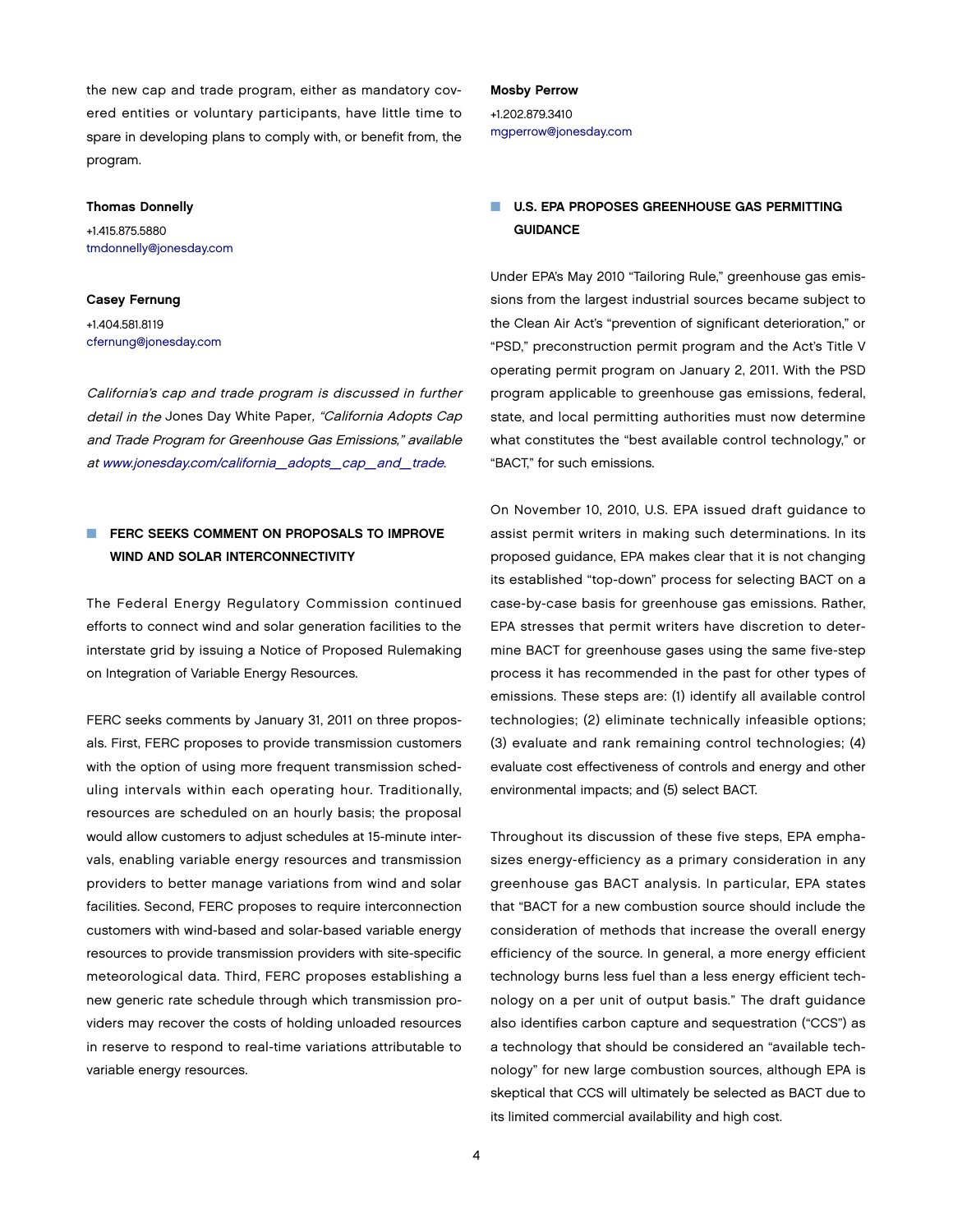EPA also provided industry-specific information on the sectors that emit the highest amounts of greenhouse gases in several white papers that the Agency issued in connection with its BACT guidance. These white papers summarize available control measures to reduce greenhouse gases from electric generating units ("EGUs"), large industrial/commercial boilers, the pulp and paper industry, the portland cement industry, the iron and steel industry, petroleum refineries, and nitric acid plants.

While the white papers provide information for use in making BACT determinations, they do not prescribe BACT for any of the covered industries. EPA's EGU white paper, for example, states that there is "no one best available coal-fired EGU technology universally applicable to all EGU projects." EPA defines an EGU as a solid fuel-fired steam generating unit that serves a generator that produces electricity for sale to the electric grid. Carbon dioxide is identified as the primary greenhouse gas emitted by EGUs. According to EPA, the primary factors affecting carbon dioxide emissions are the type of coal burned, the overall efficiency of the power generation process, and the use of air pollution control devices.

EPA discusses options for increasing energy efficiencies on EGUs, along with the benefits and drawbacks of numerous technologies for carbon dioxide control, including CCS, use of supercritical and ultra-supercritical boilers, coal drying, and oxygen combustion. Although bituminous coal is identified as the type of coal with the lowest carbon dioxide emissions per unit of heat input, EPA does not believe that requiring EGUs to exclusively use this type of coal would necessarily reduce overall greenhouse gas emissions, in light of the methane (another greenhouse gas) released during mining and other releases associated with mining, processing, and transporting coal.

### Kristin Parker

+1.312.269.4342 [kristinparker@jonesday.com](mailto:kristinparker@jonesday.com)

### Jane Murphy

+1.312.269.4239 [jkmurphy@jonesday.com](mailto:jkmurphy@jonesday.com) (For additional details on the requirements of the Tailoring Rule, see the Jones Day White Paper, "Climate Change Regulation Via the Clean Air Act: EPA's New Greenhouse Gas Rule for Facilities," available at [www.jonesday.com/climate\\_](http://www.jonesday.com/climate_) change\_regulation, or the Jones Day Webcasts, "EPA's New Greenhouse Gas Rule for Facilities: Climate Change Regulation Via the Clean Air Act," available at [www.jonesday.](http://www.jonesday) com/epas-new-greenhouse-gas-rule-for-facilities-climatechange-regulation-via-the-clean-air-act-05-19-2010, and "Beyond Cap and Trade: Climate Change Regulation Under the Clean Air Act Arrives," available at [www.brighttalk.com/](http://www.brighttalk.com/) webcast/23677.

## **FERC CLARIFIES RULING ON CALIFORNIA'S CHP REGULATIONS**

On October 21, 2010, the Federal Energy Regulatory Commission clarified a prior ruling on California's Waste Heat and Carbon Emissions Reduction Act, Assembly Bill (AB) 1613, a decision that had threatened to derail California's efforts to set a feed-in tariff for electricity from combined heat and power ("CHP") generating facilities. FERC previously found that federal law did not preempt the California Public Utility Commission's ("CPUC") proposed regulations, but only to the extent that the CHP generators were "qualifying facilities" and the rates imposed by California did not exceed the "avoided costs" of the purchasing utility. Avoided costs are the incremental costs that an electric utility would pay, but for the purchase from the qualifying facility.

CPUC sought clarification. First, CPUC wanted assurance that it could require retail utilities to consider different factors in the avoided cost calculation in order to promote the development of more efficient CHP facilities. Second, CPUC wanted clarification that "full avoided cost" did not need to be the lowest possible avoided cost.

In its clarification order, FERC confirmed that a multi-tiered avoided cost rate structure could be consistent with the avoided cost rate requirements set forth in federal law. FERC further clarified that in establishing the avoided cost rate, CPUC could take into account obligations imposed by the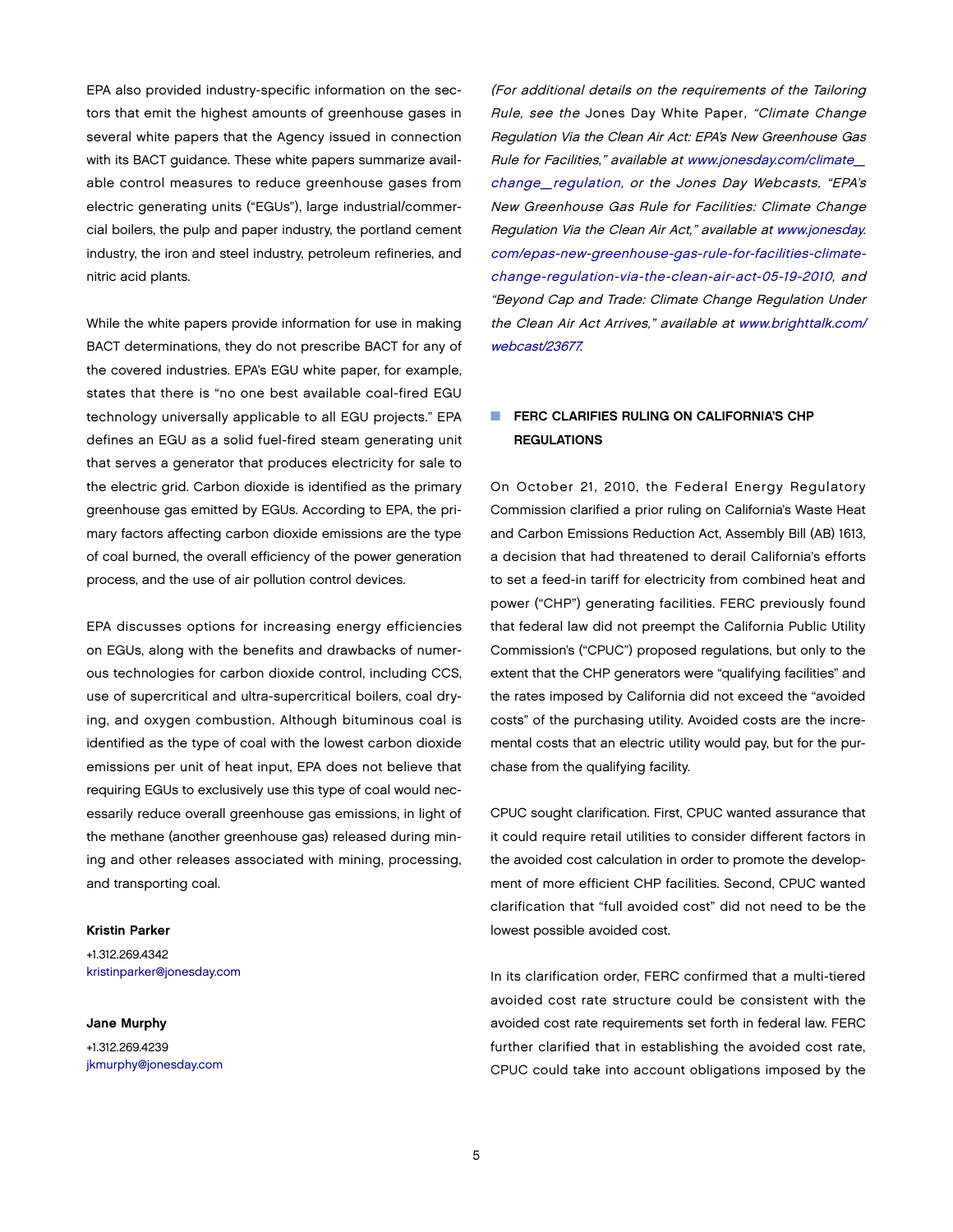state, such as those requiring utilities to buy energy from particular sources of energy or for a long duration. While FERC stressed that it was not ruling on whether the rates established by CPUC would satisfy the avoided cost rate requirement, the clarification establishes a stable basis from which CPUC can implement a CHP feed-in tariff.

### Mosby Perrow

+1.202.879.3410 [mgperrow@jonesday.com](mailto:mgperrow@jonesday.com)



Climate Change Issues for management Christine Morgan, Editor

## S&P AIMS TO ADD CLIMATE CHANGE RISK ANALYSIS TO Credit Rating Process

According to an October 21, 2010 article in the Bureau of National Affairs' Daily Environment Report, climate-related performance may soon be factored into credit ratings of carbon-intensive companies. Based on comments by Standard & Poor's United Kingdom-based head of global carbon markets, the article reports that S&P is working on ways to integrate carbon risk analysis into its corporate credit rating system and hopes to prepare a methodology by early 2011.

S&P said the methodology would then be subject to "a rigorous criteria process review." The article highlights that developing the methodology will be "fiendishly complex" due to the need to consider direct emissions generated by a company, indirect emissions associated with the company's activities (e.g., use of electricity, supply chain, and transportation), and the ability to pass along carbon costs to customers.

S&P identified only one example to date of a company's credit rating being downgraded on the basis of greenhouse gas liabilities—a coal-fired generator in the UK reportedly downgraded in May 2009. Although S&P's head of global carbon markets expects there will be more downgrades based on carbon risk going forward, he did not expect the carbon risk methodology to result in immediate, wholesale downgrades of credit ratings.

S&P indicated that the impetus to include carbon risk in credit ratings has come from such developments as the proposed tightening of the European Union's emissions trading scheme in its third phase, beginning in 2012. Accordingly, companies with a substantial EU footprint may face more clearly defined climate-related liabilities, but the S&P carbon risk methodology may apply to non-EU companies as well. S&P indicated that a global rollout for the carbon risk methodology could begin as early as the first half of 2011.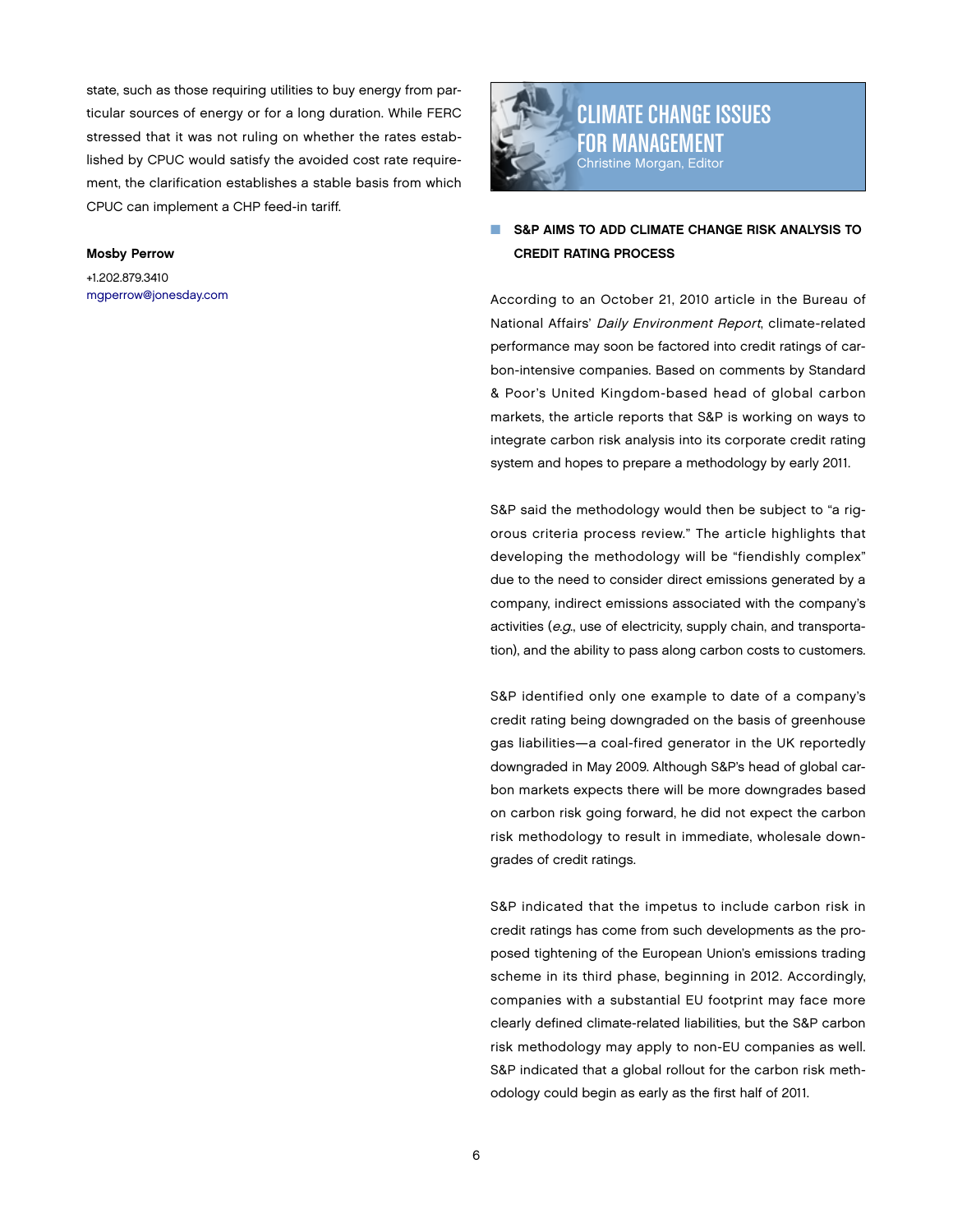Thomas Hamilton +1.216.586.7036 [tahamilton@jonesday.com](mailto:tahamilton@jonesday.com)

# 2010 CARBON DISCLOSURE PROJECT REPORT Finds that S&P 500 Lags Global 500 in Carbon **PERFORMANCE**

Perhaps the most well-known source of data used by credit rating agencies, investors, and others to evaluate companies' climate-related performance is the set of reports compiled annually by the Carbon Disclosure Project ("CDP") from responses to CDP's climate change questionnaire. According to CDP, 534 financial institutions with assets of more than \$64 trillion were signatories to the CDP 2010 information request, which was sent to more than 4,700 of the world's largest companies.

CDP's September 2010 report on the S&P 500 summarized responses from 70 percent of the S&P 500 companies (up from 66 percent in 2009), detailing climate change risks and benefits, including how they plan to capitalize on commercial opportunities related to climate change. In addition, 59 percent of the S&P 500 companies (up from 52 percent in 2009) disclosed their carbon emissions, at least in part.

The 2010 CDP report notes that the demand for CDP's carbon performance data continues to grow and is now accessed through Bloomberg and Google Finance. The report includes a new performance score evaluating leadership in managing carbon risk and exposures, and asserts that large U.S. companies lag behind the Global 500 peer group, in which three times as many companies score high enough to be recognized as carbon performance leaders.

CDP has also launched two index products designed to identify companies well-positioned for a transition to a low carbon economy—the FTSE CDP Carbon Strategy Index series and the Markit Carbon Disclosure Leadership Index.

Thomas Hamilton

+1.216.586.7036 [tahamilton@jonesday.com](mailto:tahamilton@jonesday.com)

# **NU CERES REPORT ASSERTS WATER SCARCITY IS A** "Hidden" Risk for Utility Bond Investors

The perceived need for credit agencies to incorporate climate risk into credit ratings was further reflected in an October 2010 joint report by Ceres, an investor advocacy group, and Water Asset Management, a global equity investor in public and private water-related companies and assets, entitled "The Ripple Effect: Water Risk in the Municipal Bond Market." The report concludes that growing water scarcity in many regions of the United States, allegedly due to long-term climatic changes, persistent drought, and other factors, is an underreported risk running through municipal bond markets.

The report states that more than 80 percent of the United States' residential and industrial consumers rely on public water utilities that collectlively issue billions of dollars of bonds each year to fund infrastructure for continued water delivery. Similarly, public power utilities have a smaller but significant portion of the nation's power grid, delivering electricity to 45 million people. The power sector is extremely water-intensive and reportedly accounts for 41 percent of the nation's freshwater withdrawals.

To assess water risks, the report includes a qualitative model, developed by PricewaterhouseCoopers LLP, to evaluate utilities' water scarcity risk exposure by comparing available supplies with projected water demand for the next 20 years. After applying the model to eight investment-grade public utility bonds, the report concludes that credit ratings of municipal bonds failed to take into account the utilities' vulnerability to water scarcity.

For example, the Ceres report asserts that credit rating agencies failed to account for the Los Angeles Department of Water & Power's high water risk due to environmental regulations, prolonged drought, and reliance on vulnerable water supplies, such as the Colorado River. In addition, the report concludes that rating agencies ignored water risk in municipal bonds for Atlanta's Water & Sewer System arising from reliance on one key water supply, whose future is jeopardized by a judicial order that may require the city to dramatically reduce its withdrawals by as much as 40 percent in 2012.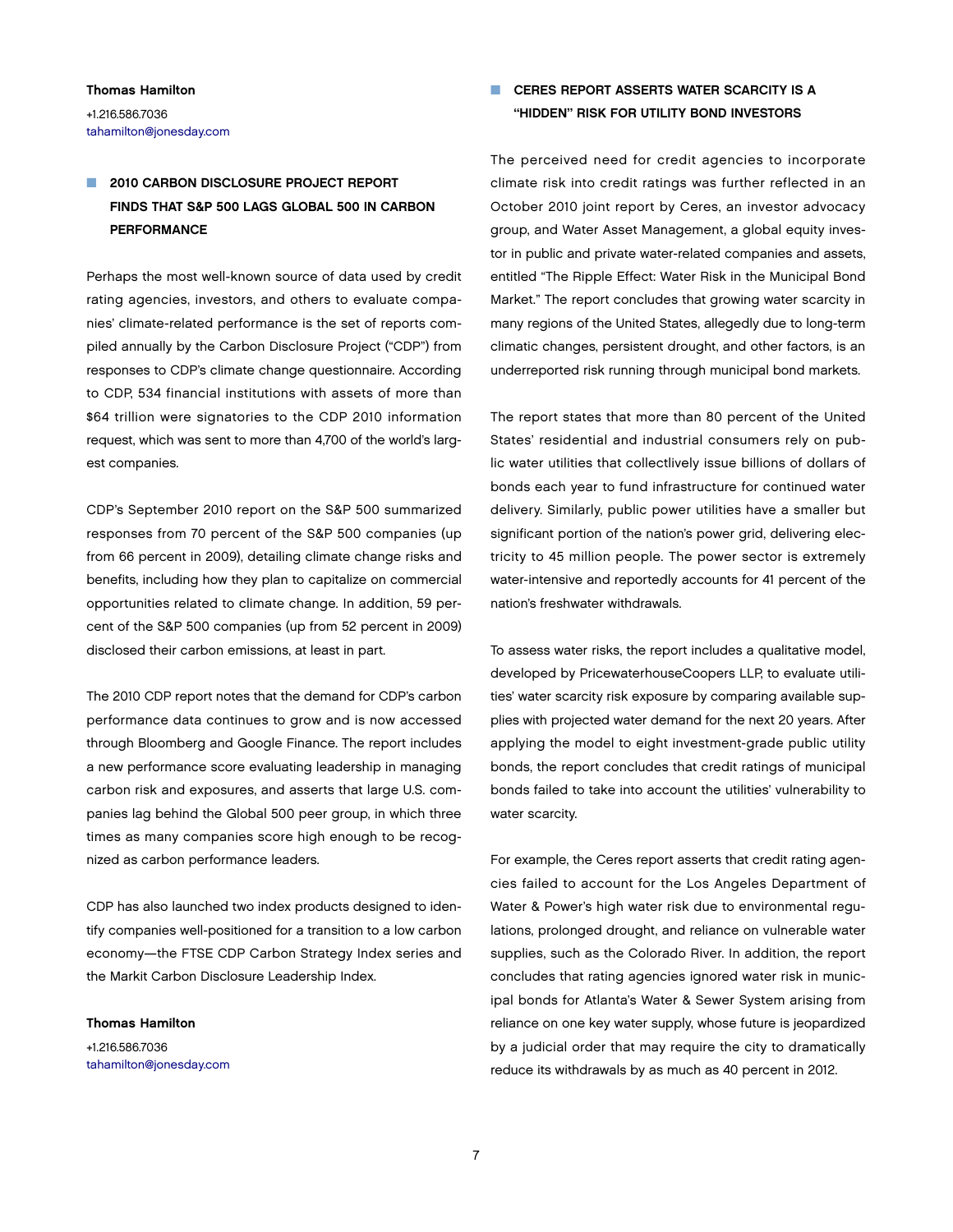After determining that credit rating methodologies reward utility pricing and infrastructure plans that encourage increased water use and revenue growth while allegedly disregarding water scarcity issues, Ceres recommends that credit rating agencies employ water risk "stress tests" in water utility ratings, factor water intensity into ratings for electric utilities, and award higher ratings to utilities that manage water demand through pricing incentives in anticipation of future supply constraints. Ceres further recommends that utilities provide more robust disclosure of water risks for climatic changes, persistent drought, legal conflicts, and environmental regulation, and recommends that investors demand increased disclosure of these risks.

### Thomas Hamilton

+1.216.586.7036 [tahamilton@jonesday.com](mailto:tahamilton@jonesday.com)

## **NU.S. EPA ELIMINATING VOLUNTARY "CLIMATE LEADERS" PROGRAM**

On September 15, 2010, U.S. EPA sent a letter to its Climate Leaders industry partners informing them that it will wind down the Climate Leaders program over the next year. Since 2002, the Climate Leaders program has assisted some of the nation's largest companies in voluntarily determining their carbon footprint, establishing emission reduction goals, sharing best practices, and receiving public recognition for their efforts.

In its letter, EPA said it "has determined that climate programs operated by the states and NGOs are now robust enough to service our Partners and other entities that wish to continue to advance their climate leadership through comprehensive reporting (that exceed mandatory reporting requirements) and/or the establishment of facility or corporate-level [greenhouse gas] reduction goals." Another factor is EPA's shifting focus from voluntary climate change efforts, such as Climate Leaders, to implementation of the Agency's new mandatory greenhouse gas reporting program.

At a meeting in October 2010 with industry partners to discuss the phase-out of Climate Leaders, company representatives reportedly expressed disappointment with and surprise at EPA's decision, since the program was generally viewed as an overall success by those that participated. Some company officials questioned whether the move represents a philosophical shift away from use of the "carrot" of voluntary cooperation, leaving only the regulatory enforcement "stick."

As the program winds down over the next year, EPA intends to "encourage and assist the transition of our Partners into non-federal programs that our Partners choose to join." Alternatives include the Carbon Disclosure Project, which collects greenhouse gas emissions data from many of the world's largest companies each year, and The Climate Registry, which is a voluntary multistate initiative extending into Canada. Asserting that it intends to continue to promote climate leadership efforts, EPA said it will "pursue a jointly sponsored recognition program with one or more NGOs to allow our Partners and other climate leaders to continue to be acknowledged for their greenhouse gas reductions."

### Thomas Hamilton

+1.216.586.7036 [tahamilton@jonesday.com](mailto:tahamilton@jonesday.com)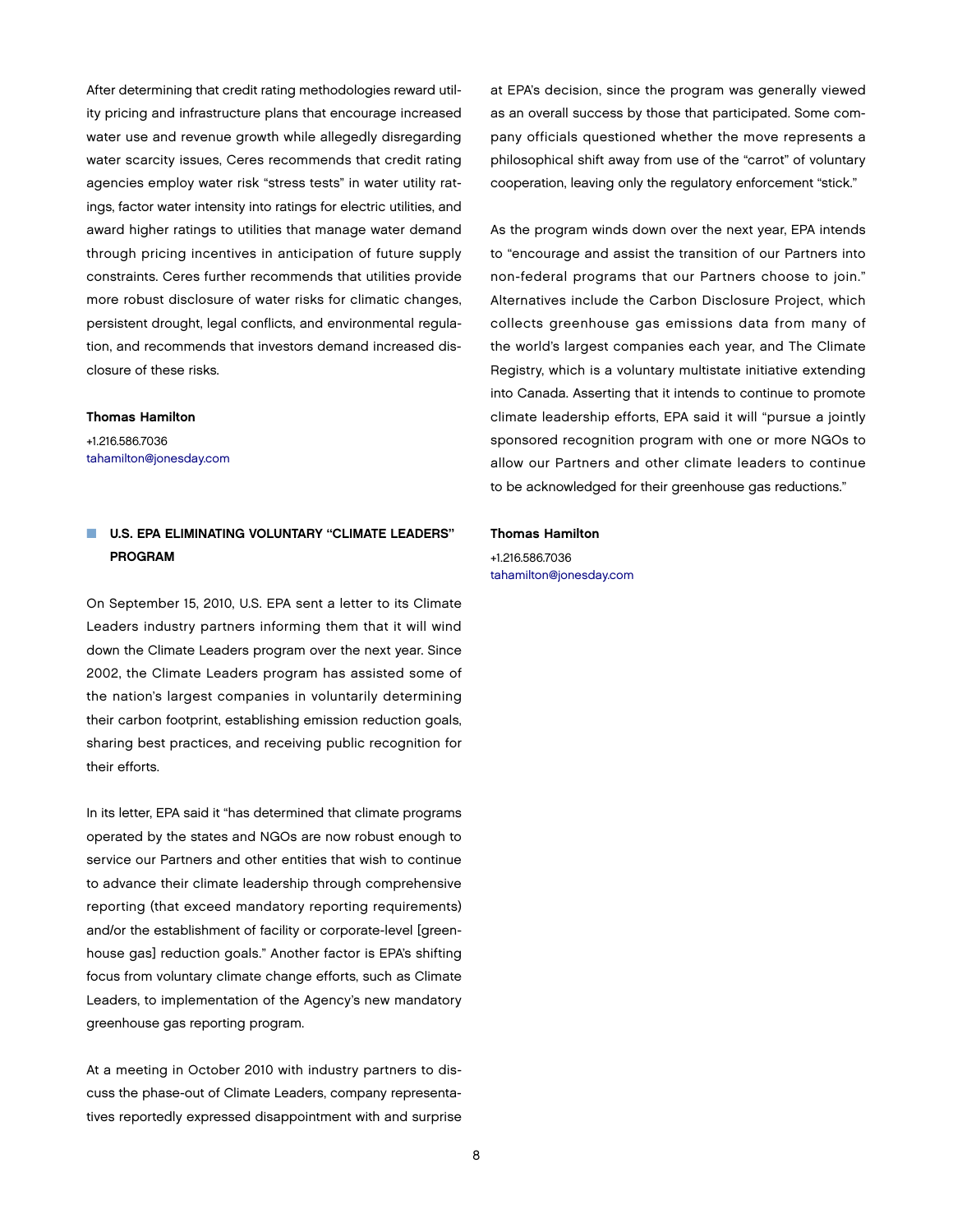

# Carbon Market Transactions Dickson Chin, Editor

# **EUROPEAN UNION EMISSIONS TRADING SCHEME** Challenged by Airlines

The European Union's extension of its emissions trading scheme, known as "EU-ETS," to the aviation sector holds significant financial implications for aircraft operators and aerospace suppliers. Requirements for carbon allowances under the regulations will be implemented in January 2012, while other aspects of the regulations (such as reporting) are already in place. Because the EU-ETS aviation regulations effectively span the globe by covering certain emissions of foreign-registered aircraft outside of EU airspace, they have been controversial from the start.

It is therefore hardly surprising that three U.S. airlines and the U.S. airline industry's principal trade association, the Air Transport Association of America, contested the application of the EU-ETS regulations to airlines outside the EU. Their lawsuit was originally filed with the United Kingdom's High Court, as the UK is administering the regulations applicable to the airline claimants. The challenge will ultimately be heard, however, by the EU Court of Justice, and the parties and interveners recently submitted written observations to that court.

The challenged regulations have two essential components. First, they cap total emissions allowances for all flights that "depart from or arrive in an aerodrome situated in a Member State," without regard to flight time or amount of emissions in EU airspace. Second, they obligate airlines to obtain and surrender emissions allowances equal to their emissions in the preceding calendar year, again without considering flight time or emissions in EU airspace. Thus, the regulations implicate the entirety of flights that arrive in or depart from EU member states, not just the portion of those flights within EU airspace.

As with other businesses covered by the EU-ETS, airline operators whose emissions exceed their allocated allowances will be required to purchase extra allowances from the carbon market. The number of allowances initially given

to the aviation sector is a variable percentage of the industry's average annual emissions from 2004 to 2006. In 2012, this percentage will be 97 percent. The number of allowances allocated to an airline for 2012 will be based on its proportionate share of the total attributed aviation emissions in 2010. In 2012, 85 percent of allowances will be issued for free. Because the aggregate emissions allocated in the first year will reflect a three percent overall reduction, airlines that do not reduce their emissions by 17 percent must obtain surplus allowances.

The airlines argue that the aviation-related EU-ETS regulations violate long-established principles of international law, breach international obligations requiring a consensual resolution within the framework of the U.N.-chartered International Civil Aviation Organisation ("ICAO"), and contravene the Chicago Convention and EC-US Open Skies Agreement. The claimants further contend that applying the scheme to emissions outside of EU airspace breaches sovereignty laws applicable to aviation, and that the collection of carbon allowances violates a Chicago Convention rule limiting aviation charges to cost-based recovery.

The defendant, the UK Secretary of State for Energy and Climate Change, opposes the substantive grounds advanced by the airlines but did not oppose the EU Court of Justice hearing the dispute, given the considerable international significance of the issues, the complex and relatively immature interrelationship between international and EU law, and the fact that most non-EU governments have questioned the legality of applying the EU-ETS to airlines based outside the EU.

Represented by Jones Day, the International Air Transport Association ("IATA") and the National Airlines Council of Canada ("NACC") have intervened and argue that the extension of the EU-ETS to international aviation emissions is simply an attempt by the EU to impose its will on other nations regarding a common global issue, climate change. Noting that such unilateral action will damage the regime of aviation law long founded on cooperative principles of mutuality, accommodation, and sovereign noninterference embedded in customary international law, IATA and NACC also contend that the regulations would inhibit the development of environmental law and multilateral solutions to potential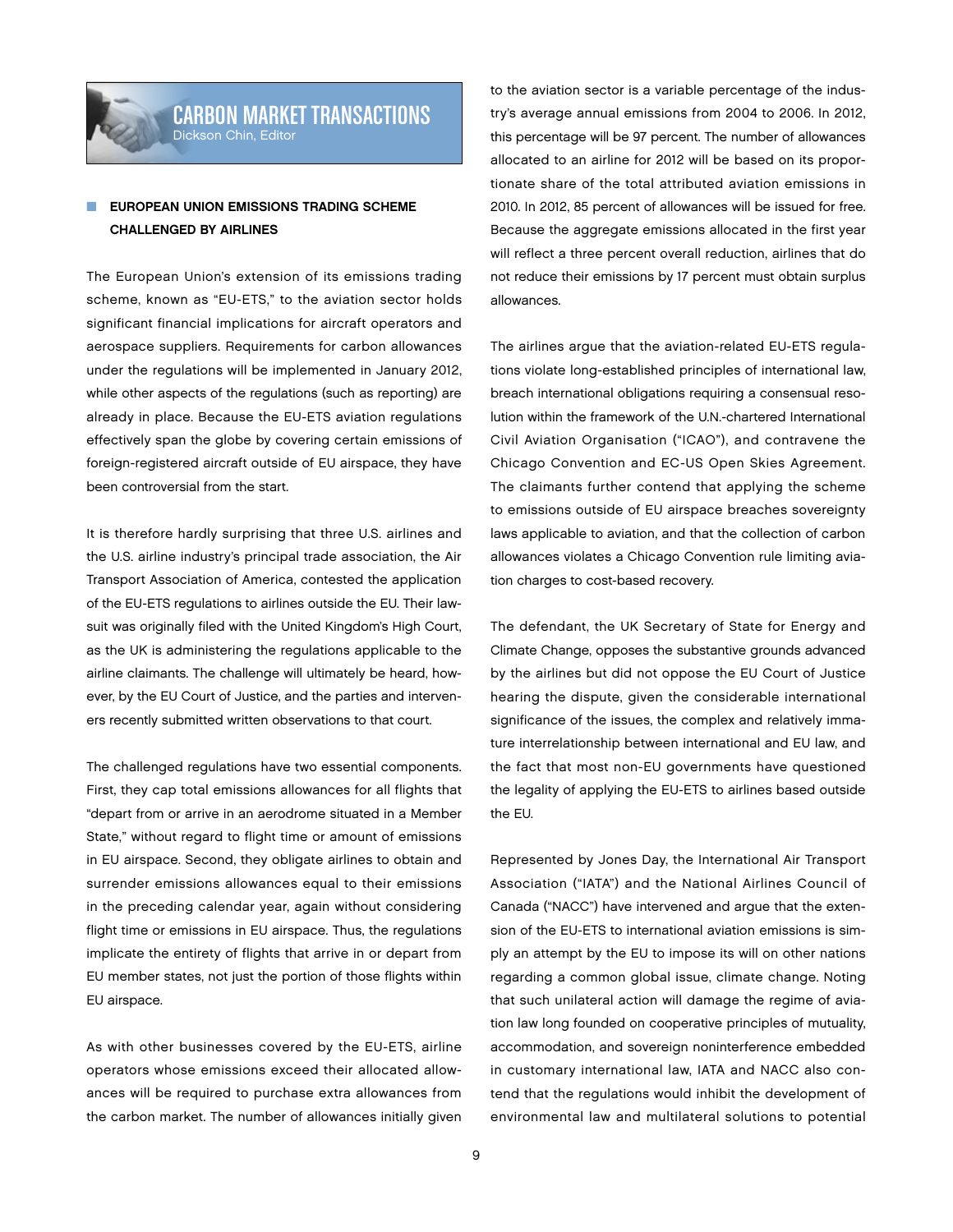environmental threats. In addition, IATA and NACC argue that regulation of aircraft emissions in this manner ignores the role of the ICAO, which was given exclusive responsibility by the Kyoto Protocol for reducing greenhouse gas emissions from the international aviation sector.

Other EU member states may file comments, but which countries chose to do so will not be known until all written submissions to the EU Court of Justice are released in 2011. Thereafter, an oral hearing will be conducted by the court and the court's Advocate General. Several weeks after the oral hearing, the Advocate General will deliver an opinion containing a legal analysis and suggestion for how the court should rule. The judges will then deliberate, a process that often takes several months. The parties have requested priority handling of the dispute, in an effort to resolve the issue before the 2012 implementation date, but that decision is committed to the discretion of the court's president.

### Deborah Simmons

+1.214.969.4512 [deborahsimmons@jonesday.com](mailto:deborahsimmons@jonesday.com)

# CALIFORNIA POISED TO EMBRACE TRADABLE Renewable Energy Credits

California's Renewables Portfolio Standard ("RPS") program promotes the development and use of renewable energy by requiring the state's load-serving entities to meet a targeted percent of their load obligations with energy generated from renewable resources. The California Public Utilities Commission ("CPUC") is responsible for ensuring that California's load-serving entities meet their RPS targets. Historically, the CPUC has only permitted use of "bundled" renewable energy credits ("RECs"), meaning RECs transferred with renewable energy delivered to California load, for RPS compliance.

Transition to a Bundled and Tradable REC Compliance Regime. In March 2010, the CUPC issued a decision that authorized California's load-serving entities to also procure and use "tradable" RECs, meaning RECs unbundled from the underlying renewable energy, to meet their RPS compliance obligations. The CPUC stayed its decision shortly after

it was issued, amid petitions from California's largest investor-owned utilities and independent power producers asking the CPUC to scale back some of the restrictions the decision imposed on the use of tradable RECs. The CPUC is scheduled to address its tradable REC policies at its January 13, 2011 open meeting, and based on alternative proposals that have been circulated in the proceeding, the CPUC may implement the substance of the March 2010 decision, subject to a few clarifications or modifications.

Once the CPUC acts, parties will be able to use tradable RECs to help meet their RPS obligations, although in the first few years of implementation, the CPUC will treat bundled RECs and tradable RECs as slightly different RPS compliance mechanisms. For example, California's three largest investorowned utilities will be permitted to use only tradable RECs for up to 25 or 30 percent of their RPS compliance obligations until the end of 2011 and possibly longer. Also, all investorowned utilities will be subject to a \$50 price cap on tradable RECs for some initial period.

In addition, load-serving entities will have limited ability to "earmark" tradable RECs to help them avoid penalties for failing to satisfy their RPS compliance requirements. Earmarking allows an RPS-obligated entity to designate RECs that will be produced and delivered in a future year to make up shortfalls in RPS procurement for the current compliance year. Bundled RECs will remain eligible for earmarking. In many other respects, however, bundled RECs and tradable RECs will be treated interchangeably for RPS compliance purposes.

Producing and Using Bundled and Tradable RECs. Parties interested in producing or acquiring bundled RECs will have to establish that the generator from which the RECs are produced is delivering its energy to a California balancing authority. To do so, the generator can either interconnect to the Western Electricity Coordinating Counsel transmission system in a California balancing authority area, or dynamically transfer its energy to a California balancing authority through dynamic scheduling or a pseudo tie arrangement. The CPUC may also recognize firm transmission arrangements as another method for verifying that energy is delivered to California load, but it has not yet developed this approach.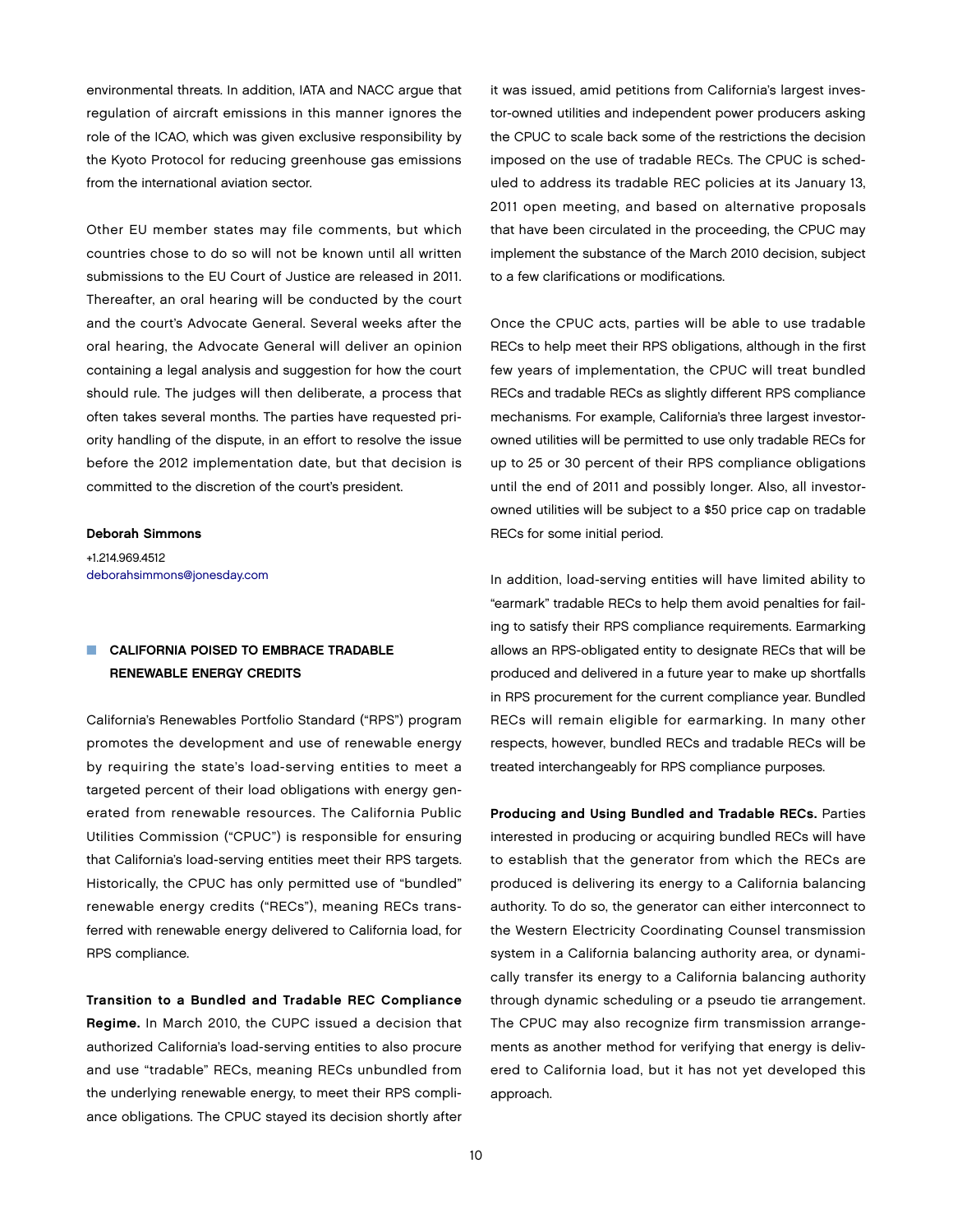Meanwhile, tradable RECs will be obtainable through almost any other REC transaction or contract. An entity will be able to acquire tradable RECs through transactions that expressly convey RECs and not energy, or through transactions that convey both energy and RECs, but where the energy associated with the RECs does not serve California load.

Of course, tradable RECs, like bundled RECs, will only be useful for RPS compliance if they meet other RPS requirements. For example, the facility producing the RECs must meet the California Energy Commission's RPS-eligibility and certification requirements. It also must register with the Western Renewable Energy Generation Information System, and the RECs it produces must be tracked in that system. Any generator located in the Western Electricity Coordinating Counsel transmission system will be able to produce tradable RECs, provided it meets the other RPS requirements. All RECs, whether bundled or tradable, will be available for RPS compliance only if used within three years of production.

The CPUC's decision on tradable RECs, expected in early 2011, will provide parties with more flexibility to meet their RPS targets and, importantly, create longer-term incentives for the development of renewable generation projects both inside California and in the western U.S. In the near term, however, parties should expect that once the CPUC votes to allow the use of tradable RECs, California's demand for this type of REC will exceed supply and that most available tradable RECs will come from short-term deals with existing RPS-eligible facilities.

### Emily Daniels

+1.832.239.3837 [edaniels@jonesday.com](mailto:edaniels@jonesday.com)



# U.S. EPA DELAYS OBLIGATION TO REPORT POTENTIALLY Sensitive Greenhouse Gas Data

On December 27, 2010, U.S. EPA proposed to defer until March 31, 2014 a requirement under the Greenhouse Gas Reporting Program, codified at 40 C.F.R. Part 98, to report certain data that are inputs to emission equations—including production and throughput quantities, product compositions, raw materials used, and other process-specific information—for calendar years 2010, 2011, and 2012. The purpose of the reporting deferral is to allow EPA time to evaluate the potential business impact from the disclosure of that data before it is collected by EPA and then potentially subject to public availability. To allow time to finalize the proposed rule, EPA also issued an interim final rule that extends the deadline for reporting emission input data for calendar year 2010 (currently March 31, 2011) to August 31, 2011.

The proposed rule applies only to facilities covered by Subparts C through JJ and Subparts RR, SS, and TT of the Program, and not to suppliers of fuels and industrial greenhouse gases. It also does not affect the reporting of any other data, including emissions totals, which still must be reported for calendar year 2010 by March 31, 2011 using EPA's Electronic Greenhouse Gas Reporting Tool.

It is also important to note that the proposed rule only defers reporting of the emission equation inputs. Facilities must still collect the information and maintain records of all inputs to emission equations in a form that is suitable for expeditious inspection and review.

Unless EPA decides to substantively change the Program's reporting obligations, facilities must report all inputs for 2010, 2011, and 2012 by March 31, 2014. To that end, EPA issued a call for information requesting information from the public on the potential impact of disclosure of the emissions input data, including how public availability could cause competitive harm, whether any of the data elements are already publicly available through other data sources, and alternative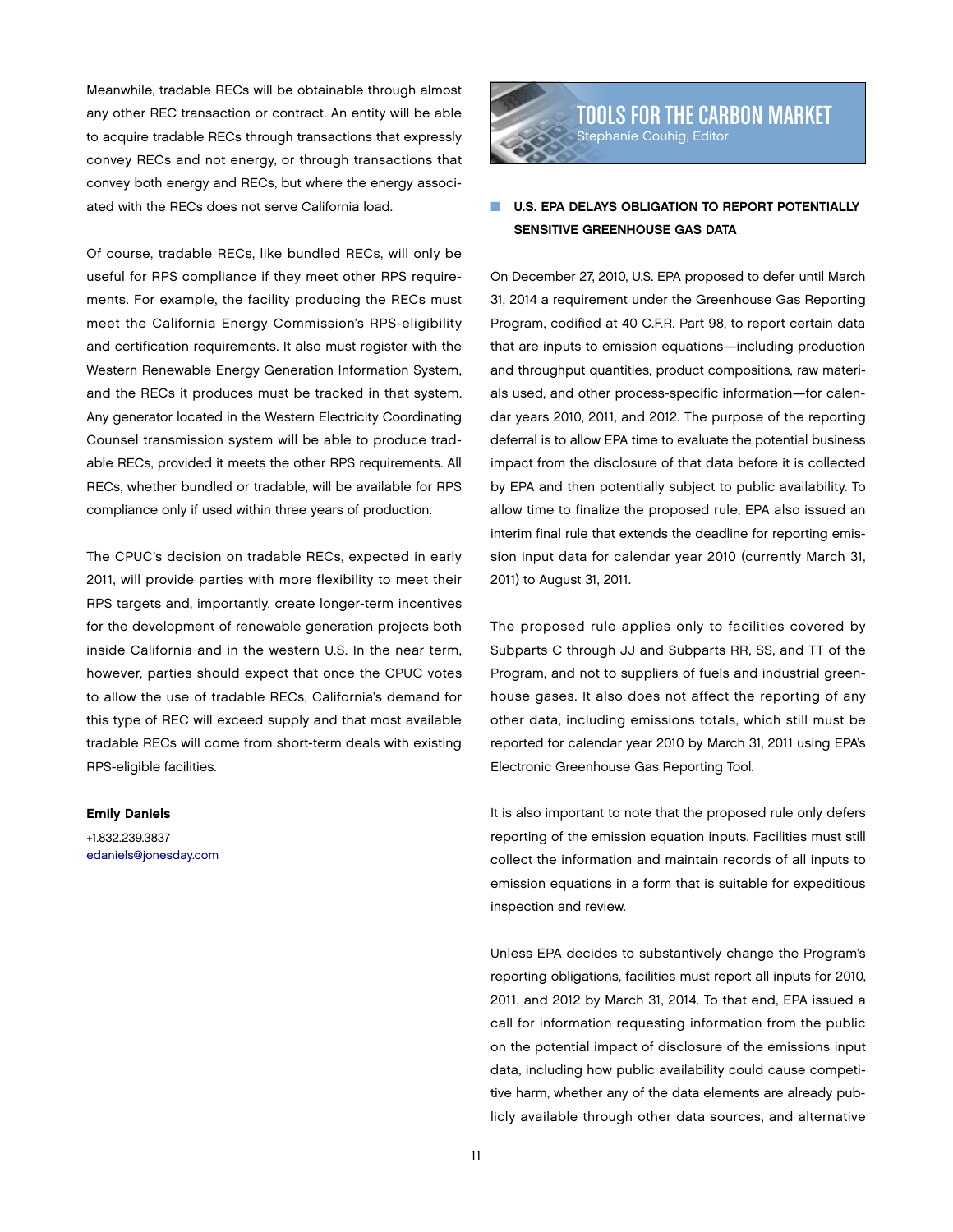methods for calculating greenhouse gas emissions or conducting verification of reported data.

Public comments on the proposed deferral rule may be submitted to EPA through January 26, 2011, and all responses to the call for information must be submitted by February 25, 2011.

Stephanie S. Couhig +1.216.586.7337 [sscouhig@jonesday.com](mailto:sscouhig@jonesday.com)

# U.S. EPA ADDS REQUIREMENTS FOR CARBON Sequestration Facilities

U.S. EPA has imposed new requirements on facilities where carbon dioxide is injected and sequestered underground. On December 1, 2010, EPA finalized a rule subjecting carbon sequestration operations to its Greenhouse Gas Reporting Program, which will require such facilities to report basic information on carbon dioxide received for injection and the amount of carbon sequestered at the site; develop and implement a site-specific monitoring, reporting, and verification plan; and conduct annual monitoring activities. The rule does not require covered facilities to report carbon dioxide emissions from the facilities. Affected sources must submit their first annual report to EPA by March 31, 2012.

On December 10, 2010, EPA published final rules establishing requirements to ensure the safety of underground injection of carbon dioxide and to prevent injected gas from contaminating groundwater. The rules, adopted under the Safe Drinking Water Act, require site characterization to ensure injection wells are located in areas where carbon dioxide can be safely sequestered, and establish requirements for well construction (such as including automatic shutoff systems), testing, and monitoring. Additionally, the rules expand financial responsibility requirements designed to ensure that well operators have sufficient funds for emergency or remedial actions, well closure, and post-injection site care. States may apply until September 6, 2011 for primary responsibility to implement the new rules.

### Stephanie S. Couhig +1.216.586.7337 [sscouhig@jonesday.com](mailto:sscouhig@jonesday.com)

### **MARKET FOR CARBON ALLOWANCES REMAINS ANEMIC**

At the close of trading on December 27, 2010, prices for a credit representing one metric ton of carbon dioxide equivalent emissions in December 2011 were as follows:

| <b>MARKET</b>                             | <b>PRICE</b> |
|-------------------------------------------|--------------|
| <b>EU Emissions Trading Scheme</b>        | €14.09       |
| <b>CDM Certified Emission Reductions</b>  | €11.23       |
| Regional Greenhouse Gas Initiative (RGGI) | \$1.91       |
| California Climate Action Registry        | \$2.38       |
| Retail Offsets-Climate Care               | \$12.22      |

A combination of factors—the lack of a mandatory nationwide cap and trade system in the United States, the ongoing economic recession, and emission reduction goals that have been achievable without the need for allowances or offsets continue to depress the price of carbon allowances.

Decreasing demand resulted in the announcement in October that the Chicago Climate Exchange, known as CCX, would end its program for trading greenhouse gas emission allowances at the end of 2010 and become solely a registry for offset emission credits. CCX was launched in 2003 as a voluntary "pilot" carbon emission trading market for carbon emission allowances, called Carbon Financial Instruments, each of which represented the elimination of one metric ton of greenhouse gas emissions.

The market value of CCX carbon allowances peaked in the fall of 2008 at approximately \$7 per ton, but by the fall of 2009, the allowances had dropped to approximately 10 cents per ton. By fall 2010, the allowances were virtually worthless and trades were becoming few and far between. In August 2010, no allowances were traded and only 10,200 tons were sold in September. Without viable buyers, the cost of running the exchange was no longer warranted. CCX's registry and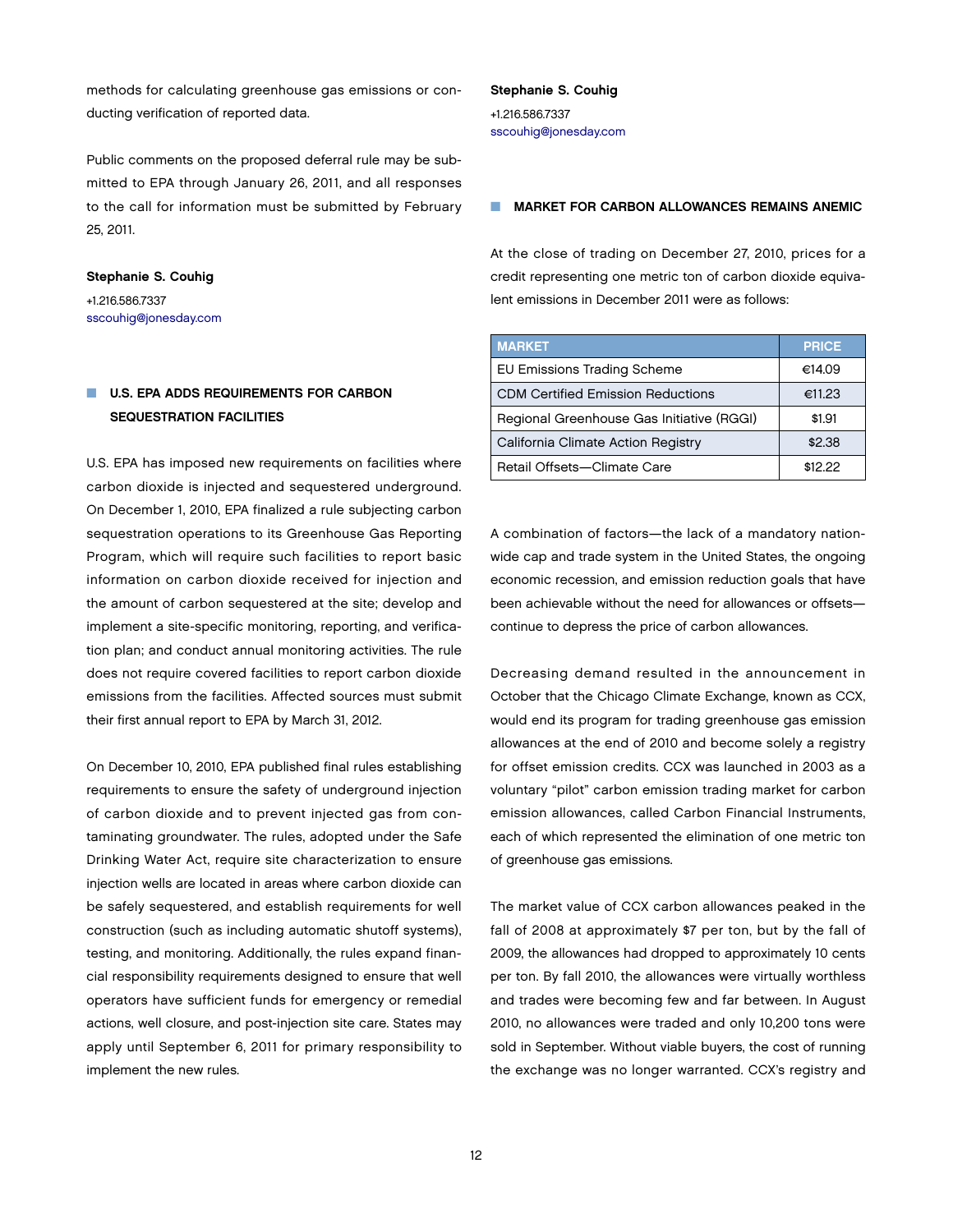trading services will, however, remain available through the middle of 2011 for existing emission allowance contracts. With its new focus exclusively on offset projects, CCX plans a new offset registry program in 2011 and 2012, which will include a publicly available registry and a transfer mechanism to process trades.

The economic climate has also affected the RGGI. Only 57 percent of the carbon allowances offered for sale during RGGI's most recent auction on December 1, 2010 were sold for the minimum reserve price of \$1.86. The previous auction, in September 2010, sold only 75 percent of available allowances. Decreasing allowance prices over the past several RGGI auctions have been attributed to decreased electricity demand, utilities' increased use of alternative fuels such as natural gas, and utilities' increased use of alternative technologies, such as nuclear, wind, and hydroelectric power.

#### Stephanie S. Couhig

+1.216.586.7337 [sscouhig@jonesday.com](mailto:sscouhig@jonesday.com)

### $\blacksquare$  U.S. EPA TO CLARIFY THE STATUS OF BIOMASS ENERGY

Although U.S. EPA recently issued guidance for regulators drafting Clean Air Act permits for greenhouse gas emitters, one issue that remains unclear is the status of biomass and biogenic emissions. EPA has announced that it plans to issue guidance in January 2011 on the environmental, energy, and economic benefits that may be attributed to the use of biomass, with further guidance to come in May 2011 on whether carbon dioxide emissions that result from the combustion of biomass must be controlled at new and modified stationary sources.

Biomass is biological material, most commonly plant matter such as wood chips, switchgrass, or corn, that is utilized to generate electricity or produce heat as a renewable energy source. EPA has stated that it does not have sufficient information to determine whether biomass emissions are carbonneutral, and thus could be excluded from consideration in applying greenhouse gas permitting requirements. It solicited additional public comments, resulting in more than 7,000 submissions on this issue.

Proponents of biomass argue that such emissions should not be considered in applying the regulatory threshold, because burning plants simply returns to the atmosphere carbon dioxide that the plants removed as they grew, in contrast to burning fossil fuels, which results in emission of carbon that had been sequestered below ground for millennia. Opponents argue that the biomass cycle is not entirely carbon-neutral and does not adequately account for the effects of land-use changes.

EPA's guidance in the first part of 2011 should clarify two issues: (1) whether a stationary source's emissions from biomass combustion must be included in calculations to determine whether that source exceeds applicable permitting thresholds, and (2) whether "fuel-switching" from fossil fuels to biomass may be selected as the "best available control technology" in greenhouse gas emissions permits.

In the meantime, the U.S. Department of Agriculture is moving forward with plans to provide financial assistance under the Biomass Crop Assistance Program to farmers who grow commercial biomass crops, such as switchgrass, sorghum, hybrid poplars, and willows. Under the final rule, published October 27, 2010, 50 million acres of existing pasture land and traditional cropland would be converted to biomass energy production. The USDA believes that this broad program is necessary to meet the federal renewable fuel standard, which requires production of 36 billion gallons of renewable fuel, including fuel from biomass, by 2022.

### Stephanie S. Couhig

+1.216.586.7337 [sscouhig@jonesday.com](mailto:sscouhig@jonesday.com)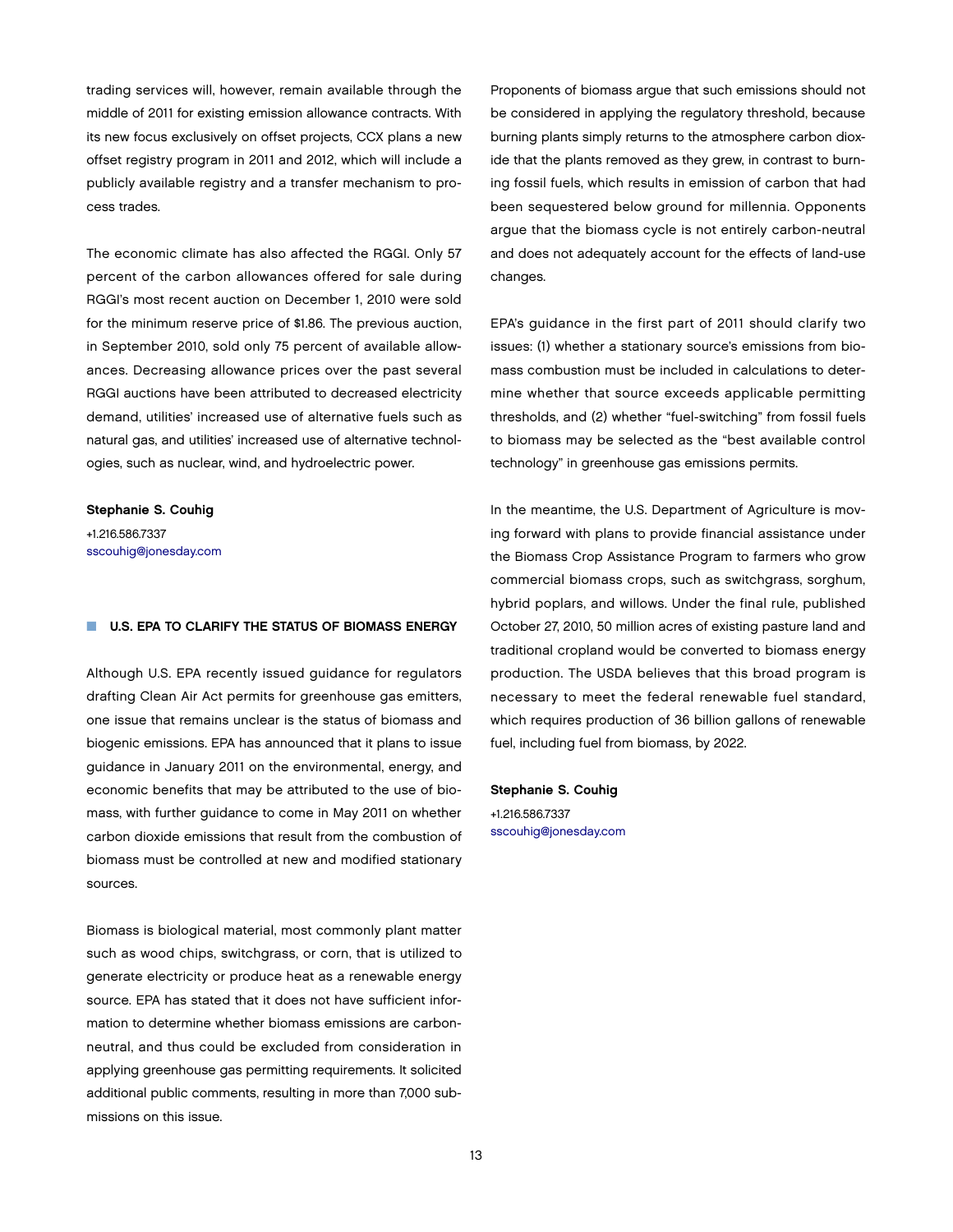# Climate Change litigation Kevin P. Holewinski, Editor

# SUPREME COURT WILL HEAR APPEAL ADDRESSING USE of Public Nuisance Suits Against Greenhouse **GAS EMITTERS**

The U.S. Supreme Court recently announced that it will decide whether the common law doctrine of public nuisance can be applied to greenhouse gas emissions. The Court on December 6, 2010 granted certiorari and announced that it will hear a challenge to a decision by the U.S. Court of Appeals for the Second Circuit allowing a public nuisance lawsuit against American Electric Power Co. and other utilities based on their greenhouse gas emissions. American Electric Power Co. v. Connecticut, U.S., No. 10-174.

The Second Circuit decision allowed Connecticut, seven other states, New York City, and three environmental groups to proceed with lawsuits against AEP, the Tennessee Valley Authority, and other utilities that alleged the power companies' greenhouse gas emissions constituted a nuisance under federal common law. Connecticut v. American Electric Power Co., 582 F.3d 309 (2d Cir. 2009). The U.S. District Court for the Southern District of New York had dismissed the lawsuit in 2005, holding that the claims were nonjusticiable under the political question doctrine and thus not within the jurisdiction of the courts. Connecticut v. American Electric Power Co., 406 F. Supp. 2d 265, 268 (S.D.N.Y.).

The Supreme Court granted certiorari without limitation, meaning the Court will hear all three questions presented in the petition: i) whether the plaintiffs have standing to seek judicially fashioned emission caps on five utilities for their alleged contribution to harms claimed to arise from global climate change caused by more than a century of emissions by billions of independent sources; ii) whether a cause of action to cap greenhouse gas emissions can be implied under federal law, where no statute creates such a cause of action, and the Clean Air Act speaks directly to the same subject matter and assigns federal responsibility for regulating such emissions to U.S. EPA; and iii) whether claims seeking to cap defendants' emissions at "reasonable" levels based

on a court's weighing of the potential risks of climate change against the socioeconomic utility of the defendants' conduct are nonjusticiable under the political question doctrine.

According to the Court, Justice Sonia Sotomayor, who was a member of the Second Circuit when that court heard oral arguments in Connecticut v. American Electric Power Co., took no part in the certiorari decision. Briefing is due to be complete by April 11, 2011. No date has yet been set for oral argument, but a decision is expected before the court's summer recess.

Separately, on January 10, 2011, the Supreme Court denied a petition for a writ of mandamus in Comer v. Murphy Oil, where a class of Mississippi property owners asked the Court to order the U.S. Court of Appeals for the Fifth Circuit to hear their appeal in a climate change tort lawsuit. In re: Comer, U.S., No. 10-294.

In Comer, a three-judge panel of the Fifth Circuit in October 2009 overturned a lower-court decision, holding that the property owners could proceed in federal court with their tort lawsuit, in which they alleged that a group of energy and other companies should be held liable under Mississippi common law for property damage caused by Hurricane Katrina, based on the defendants' greenhouse gas emissions. On the motion of the defendant energy companies, a majority of the full Fifth Circuit voted to vacate the three-judge panel's decision and rehear the matter en banc.

However, on May 28, 2010, the Fifth Circuit issued an order written by five of its judges dismissing the appeal, holding that the court could no longer give the lawsuit full court review, because one of the nine judges who had agreed to grant en banc review of the panel's decision had since recused himself. Three judges dissented. Comer v. Murphy Oil USA, 607 F.3d 1049 (5th Cir. 2010).

(Jones Day is counsel of record for Xcel Energy Inc. in the Connecticut and Comer cases.)

### Kevin P. Holewinski

+1.202.879.3797 [kpholewinski@jonesday.com](mailto:kpholewinski@jonesday.com)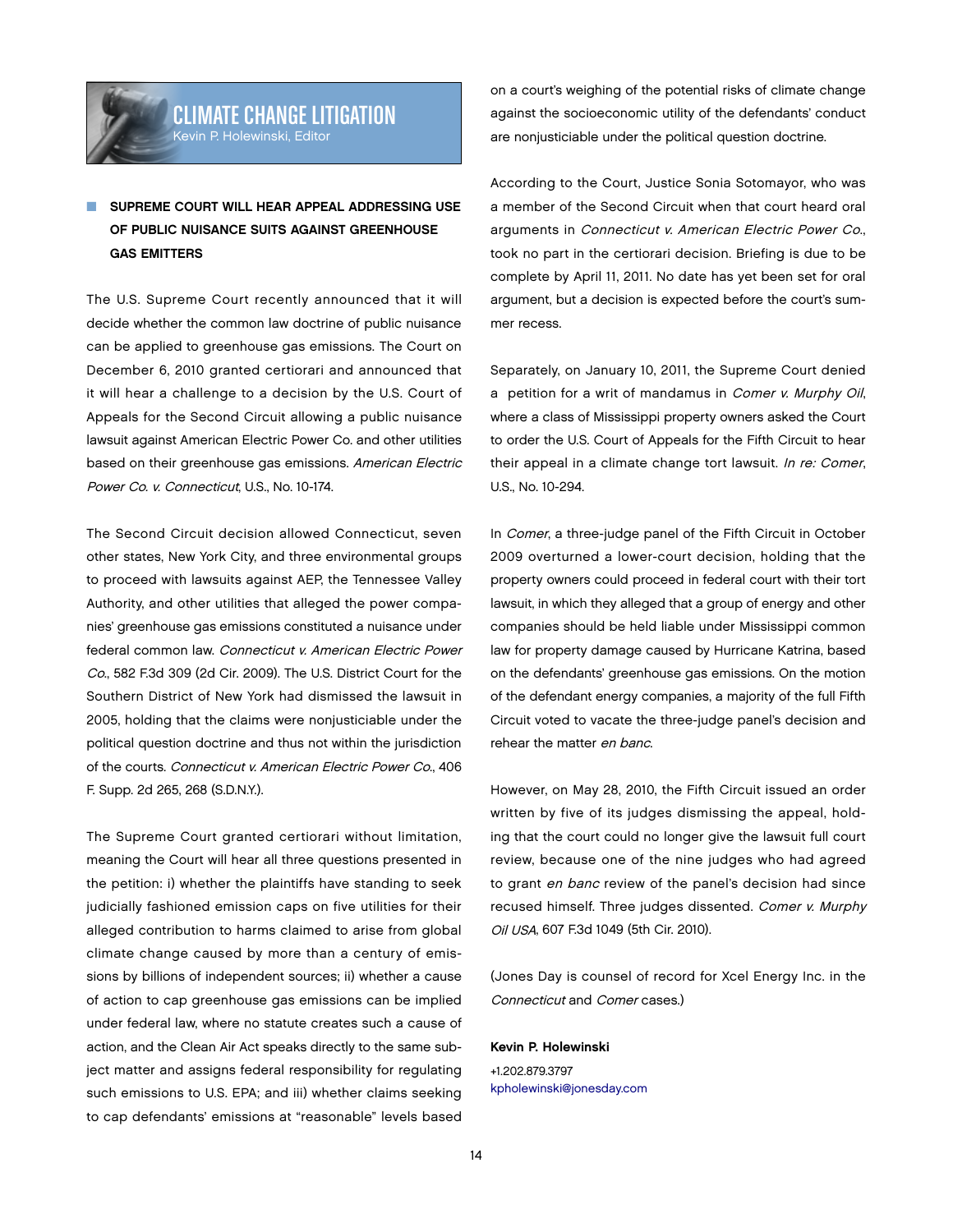### **NUINDUSTRY CHALLENGES U.S. EPA'S PARTIAL CLEAN AIR ACT WAIVER FOR E15 GASOLINE**

On November 4, 2010, U.S. EPA partially granted ethanol producers' request for a Clean Air Act waiver allowing use of gasoline containing up to 15 percent ethanol by volume, known as "E15." While the application sought a waiver for use of E15 across the board, EPA granted the waiver only with respect to model year 2007 and newer light-duty motor vehicles, because those vehicles have more sophisticated emissions control systems. In addition, EPA's testing showed that when used with E15, emissions deterioration rates over the useful life of the vehicles were not significantly different than when used with gasoline containing no ethanol. EPA rejected the waiver with regard to model year 2000 and older lightduty motor vehicles, heavy-duty motor vehicles, motorcycles, and non-road products, because such vehicles and products have less sophisticated emissions control systems that may not meet emissions standards if used with E15.

On November 9, 2010, various food, restaurant, meat, and petroleum associations filed a petition for review in the U.S. Court of Appeals for the District of Columbia Circuit. Grocery Mfrs. Ass'n v. U.S. Envtl. Prot. Agency, No. 10-1380 (D.C. Cir.). The petitioners argue that the waiver is premature, because the testing is insufficient to show that use of E15 will not cause or contribute to the failure of emissions control devices, and that EPA lacks statutory authority to grant the partial waiver.

Growth Energy, the ethanol producers' trade association that applied for the E15 waiver, has moved to intervene in partial support of EPA, stating that while it "reserves the right to challenge certain aspects of the EPA's waiver decision, it has a direct and substantial interest in defending the grant of a waiver and the EPA's authority to grant a waiver in the circumstances of this case." Motion of Growth Energy for Leave to Intervene at 4, Grocery Mfrs. Ass'n v. U.S. Envtl. Prot. Agency, No. 10-1380 (D.C. Cir. Dec. 6, 2010). The industry petitioners do not oppose the motion, and EPA has indicated that it will take no position.

Two more challenges to the waiver have been filed recently: Alliance of Automobile Manufacturers v. EPA, No. 10-1414 (D.C. Cir.), and Petrochemical & Refiners Assn. v. EPA, No 11-1002 (D.C. Cir.). Procedural motions are due January 14, 2011, and dispositive motions are due January 28, 2011.

#### Jane Story

+1.412.394.7294 [jbstory@jonesday.com](mailto:jbstory@jonesday.com)

## **NUME TEXAS CHALLENGES U.S. EPA'S WITHDRAWAL OF** State's Greenhouse Gas Permitting Authority

The ongoing dispute between Texas and U.S. EPA over EPA's assertion of authority to regulate greenhouse gas emissions under the Clean Air Act resulted in two recent decisions from federal Courts of Appeal, one temporarily favorable to Texas, the other temporarily favorable for EPA.

On December 30, 2010, in response to an emergency motion filed by Texas the same day, the U.S. Court of Appeals for the D.C. Circuit issued a temporary stay that blocked EPA from taking over greenhouse gas permitting authority for sources in Texas, pending further action by that court. The day before, the U.S. Court of Appeals for the Fifth Circuit had declined to issue a stay that would have delayed EPA's plans as Texas' lawsuit against the federal agency moved forward.

Texas' motions arose out of its broader ongoing dispute with EPA over that agency's efforts to regulate greenhouse gas emissions under the Clean Air Act, including EPA's most recent efforts, announced on December 23, 2010, to take over greenhouse gas permitting under the Act's Prevention of Significant Deterioration program in those states whose air laws are not as stringent as EPA's May 2010 "Tailoring Rule." Texas is one of a group of states that have filed challenges to the Tailoring Rule, which took effect on January 2, 2010, in the D.C. Circuit. However, Texas is the only state that has refused to either amend state permitting law to implement the requirements of the Tailoring Rule or agree that EPA may issue permits for greenhouse gas emissions while the legal challenges to the Tailoring Rule proceed.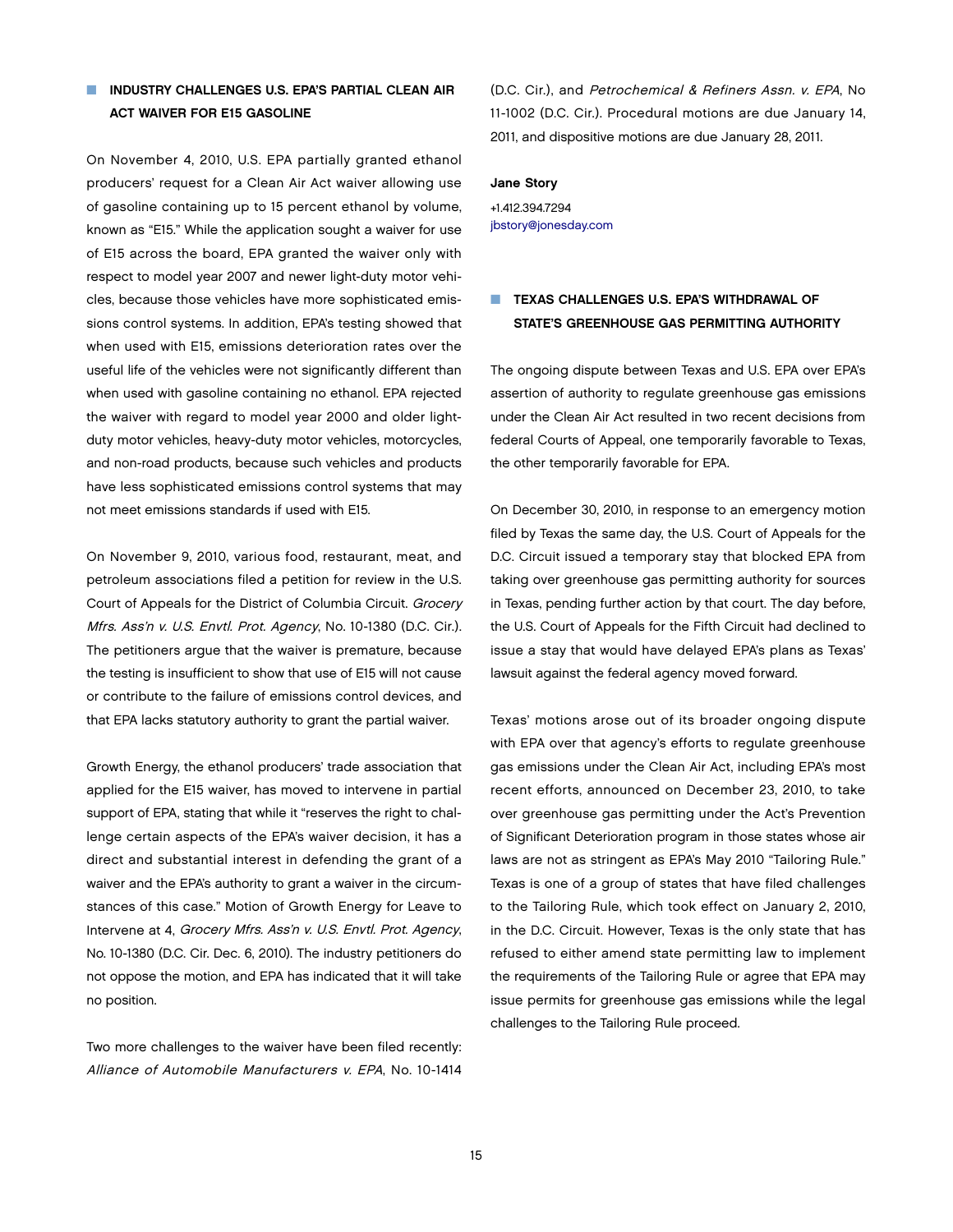In its per curiam order, the D.C. Circuit noted that the order issuing the stay "should not be construed in any way as a ruling on the merits" of Texas' motion. The United States filed its response brief on January 6, 2011, and Texas filed its reply on January 7, 2011.

An EPA motion to dismiss or, in the alternative, transfer Texas' Fifth Circuit challenge to the D.C. Circuit remains pending before the Fifth Circuit.

### Kevin P. Holewinski

+1.202.879.3797 [kpholewinski@jonesday.com](mailto:kpholewinski@jonesday.com)



U.N. TALKS IN CANCUN MARK STEPS TOWARD GLOBAL Emissions Limitations or Reduction Targets, **BUT MANY ISSUES REMAIN** 

One year after the Copenhagen Accord, many commentators believe credibility has been restored to international climate change negotiations following the United Nations' annual climate change conference, which ended on December 11, 2010 in Cancun, Mexico. Two texts of agreement (known as the Cancun Agreement) were adopted by representatives of 194 nations at the 16th Conference of the Parties, or "COP 16," to the U.N.'s Framework Convention on Climate Change. The ultimate goal is to arrive at a global climate change treaty to succeed the Kyoto Protocol, which expires at the end of 2012.

Despite repeated objections from Bolivia, agreement was reached on a number of individual issues. The parties agreed on an objective that greenhouse gas emissions should peak and that a goal should be set to limit average global temperature rises to 2 degrees Celsius (compared to pre-industrial levels). The agreements call for a review of this goal, and a possible tightening, starting in 2013. A goal of reducing global greenhouse gas emissions by 25 percent to 40 percent compared to 1990 levels by 2020 was set, and the need for countries to "raise the level of the emissions reductions" to achieve those goals was recognized. Details as to how this will be achieved were not, however, covered.

The agreements included much-discussed "transparency measures" for developing nations to report their greenhouse gas emissions and to have their actions to curb emissions verified every two years. Many states consider this issue a bedrock element of any new global climate change agreement.

Agreement was also reached on the creation of a legal framework for a Green Fund, which had been agreed to in principle in 2009 at COP 15 in Copenhagen, to raise and disburse \$100 billion a year to assist poor countries with low-carbon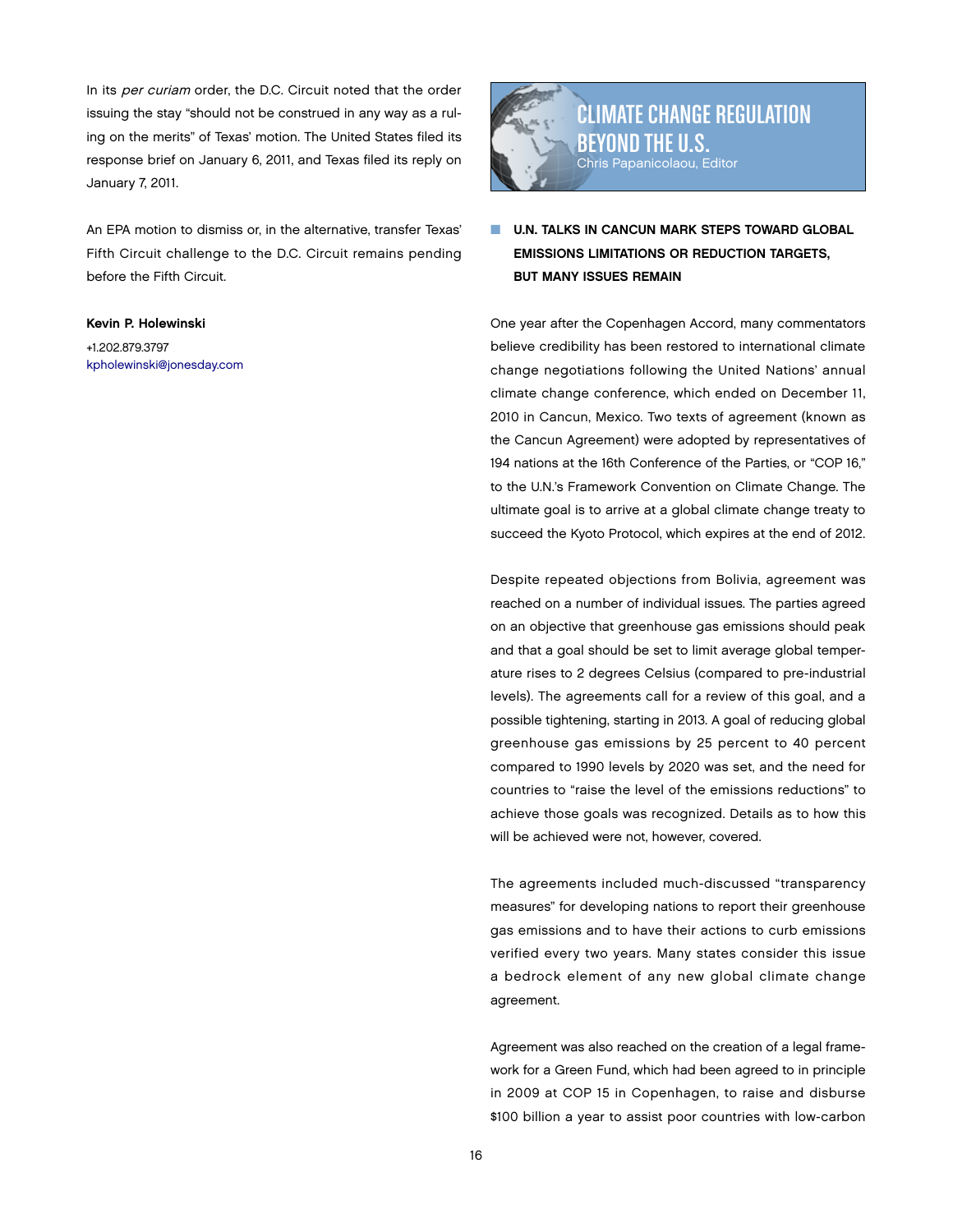development and to help the most vulnerable adapt to rising sea levels and other climate impacts. Wealthy nations reiterated their 2009 pledges to provide \$30 billion of fast-track financial aid for 2010–12.

The Kyoto Protocol's Clean Development Mechanism ("CDM"), which governs voluntary emission reduction projects in developing countries, will see important changes, including the introduction of standardized baselines for assessing emission reductions, as an alternative to project-by-project assessment. The main objective is to enable the CDM process to produce more carbon credits without unnecessary, and accordingly costly, delay. In addition, the parties agreed to include carbon capture and storage projects in the CDM, provided that certain standards are established, including a future procedure for selecting and monitoring carbon storage sites, mandatory risk and safety assessments, and clear assignment of liability for such sites.

Broad agreement was also reached on creating carbon credits through projects to avoid deforestation under the framework known as Reducing Emissions from Deforestation and Degradation, or "REDD." Deforestation is believed to account for about 20 percent of global greenhouse gas emissions.

Despite talk of the Cancun Agreement being a new step forward, many key issues remain unresolved, and there was no consensus on how to move the framework of the Kyoto Protocol forward. With nations such as Japan, Canada, and Australia unwilling to commit without specific reduction commitments from the United States and major developing countries, such as China, time is running out to finalize, and then ratify, an agreement for a post-2012 emission reduction commitment period.

#### Chris Papanicolaou

+44 (0)20 7039 5321 [cpapanicolaou@jonesday.com](mailto:cpapanicolaou@jonesday.com)

# CHINA PROVIDES OPPORTUNITIES TO GENERATE Carbon Credits Via the CDM Process

Although China is a signatory to the Kyoto Protocol, it is listed as a "non-Annex I" country, meaning it is not under any legal obligation to reduce its greenhouse gas emissions. However, under the Protocol's Clean Development Mechanism, foreign entities either from or sponsored by an Annex I signatory can partner with non-Annex I countries, such as China, to carry out voluntary projects that reduce greenhouse gas emissions in those countries, yielding carbon credits, known as certified emission reduction units, or "CERs." Foreign entities can also acquire CERs generated through such CDM projects and use them to satisfy their home country's greenhouse gas reduction commitments.

CDM projects must follow the procedures under the Kyoto Protocol, Marrakesh Accords (U.N. Doc. FCCC/CP/2001/13/ Add.2 Jan. 32, 2002), and the Montreal Accord (U.N. Doc. FCCC/CP/2005/8/Add.1 Mar. 30, 2006). Such projects must further the host country's sustainable development and produce greenhouse gas emission reductions that are additional to what would occur in the absence of the proposed activity.

A Major Source of CDM Opportunities. China is an attractive site for CDM projects, because Chinese projects generally offer the greatest carbon reductions for the least investment, and it is relatively easy to demonstrate "additionality." According to U.N. statistics, CDM projects in China constitute 41.79 percent of all registered projects and have produced 252,324,614 CERs, representing 52.92 percent of all CERs issued.

In 2010, China released its "Emerging Energy Industry Development Plan," which calls for an investment of RMB 5 trillion over the next 10 years, providing for investments in the clean technology and renewable energy sectors, along with measures for upgrading and transforming conventional energy sources. China has also established a CDM fund that reinvests money generated from its CDM projects in other domestic climate change initiatives.

China's CDM Approval Process. CDM projects in China are regulated by the Measures for the Operation and Management of Clean Development Mechanism Projects in China (Order No. 37 [2005], effective Oct. 12, 2005). Under these CDM Measures, CDM projects in China must be owned either by a wholly Chinese-funded enterprises or one in which at least 51 percent of the equity is controlled by a Chinese party. However, the CDM Measures permit foreign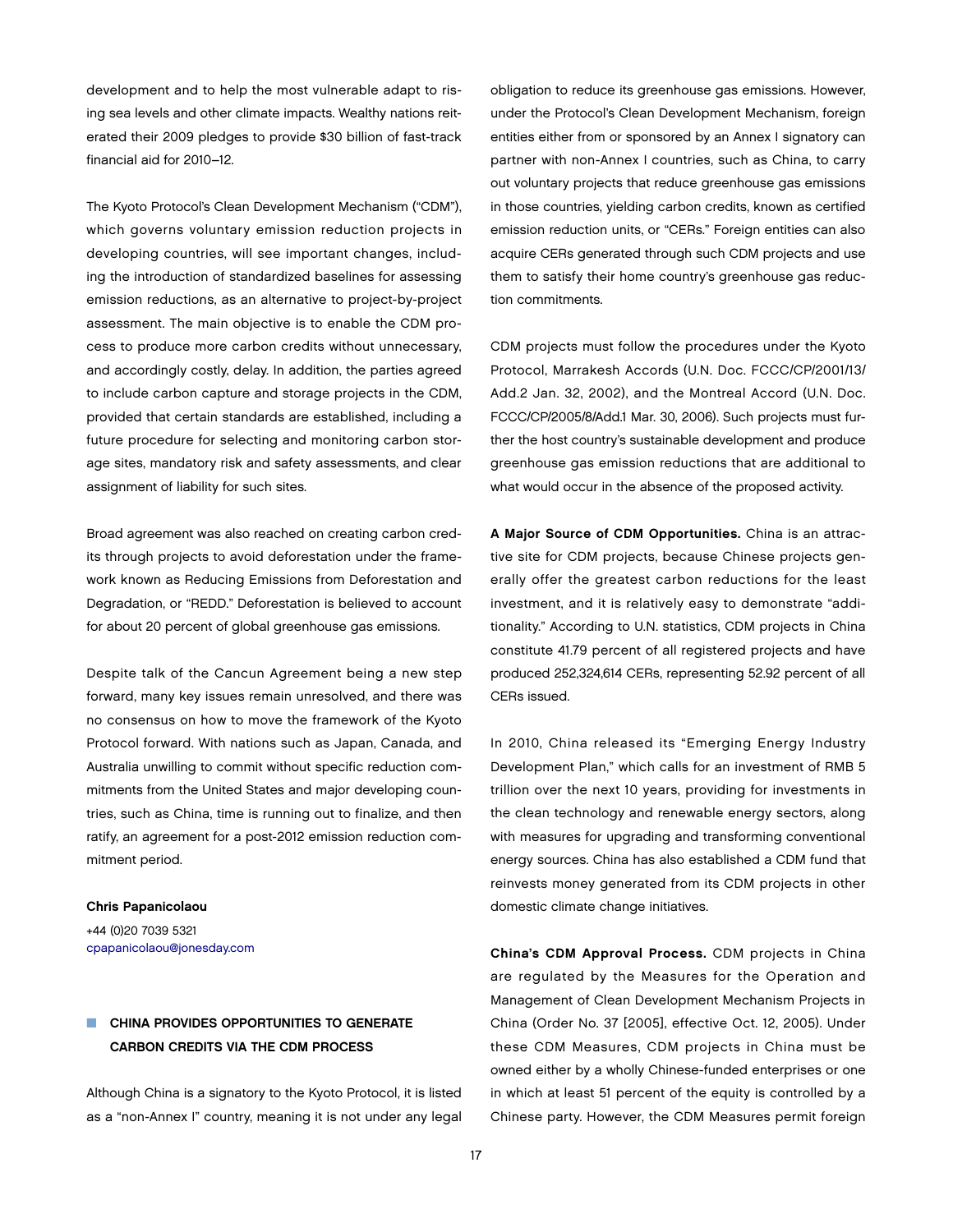entities to acquire the CER credits generated through CDM projects in China.

Under the Kyoto Protocol, all proposed CDM projects must by approved by the host country's Designated National Authority, which in China is the National Development and Reform Commission ("NDRC"). The CDM application to the NDRC must include a floor price for the CERs that are to be generated during the life of the project. If this floor price is below the applicable minimum floor price, which is set by the NDRC and varies by project, the application will likely be rejected.

Upon acceptance by the NDRC, the application will be submitted for expert review, before consideration by the National CDM Board, which is made up of members from the NDRC, the Ministry of Science and Technology, the Ministry of Foreign Affairs, and various other ministries. Based on the Board's recommendation, the NDRC will then approve the CDM application and issue the project owner a letter of approval.

Next, the project owner must have its Project Design Document approved by a Designated Operational Entity, an independent auditor accredited by the U.N.'s CDM Executive Board, and have the project registered at the Executive Board. As the CDM project is implemented, the Designated Operational Entity will verify monitoring results, certify the exact amount of greenhouse gas emission reductions resulting from the project, and report the results to the Executive Board.

The owner of the CDM project and the foreign entity that is purchasing the CERs generated through the project should have in place an Emissions Reduction Purchase Agreement or similar arrangement. As the Designated Operational Entity reports the project's verified emission reductions to the CDM Executive Board, the Executive Board will, upon request, cause CERs to be issued to the registry accounts of the foreign entity. Under the CDM Measures, the Chinese government is entitled to collect from the project owner a "CER transfer benefit," ranging from 2 percent to 65 percent of the revenue from the transfer.

### John Kao

+86.10.5866.1111 [hjkao@jonesday.com](mailto:hjkao@jonesday.com)

### Jordan Brandt

+86.10.5866.1212 [jbrandt@jonesday.com](mailto:jbrandt@jonesday.com)